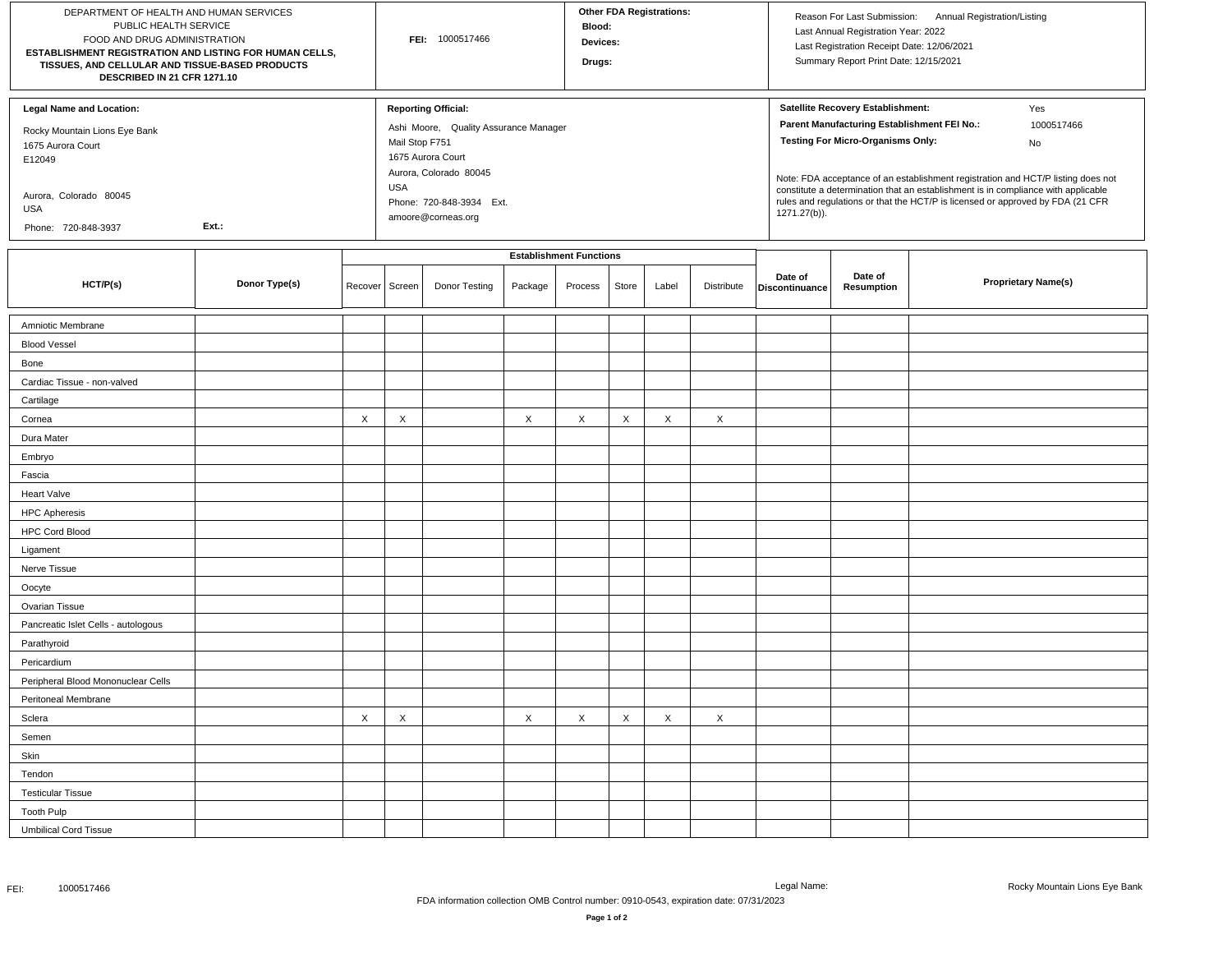**Additional Information:** N/A

 **Proprietary Name(s):**

FEI: 1000517466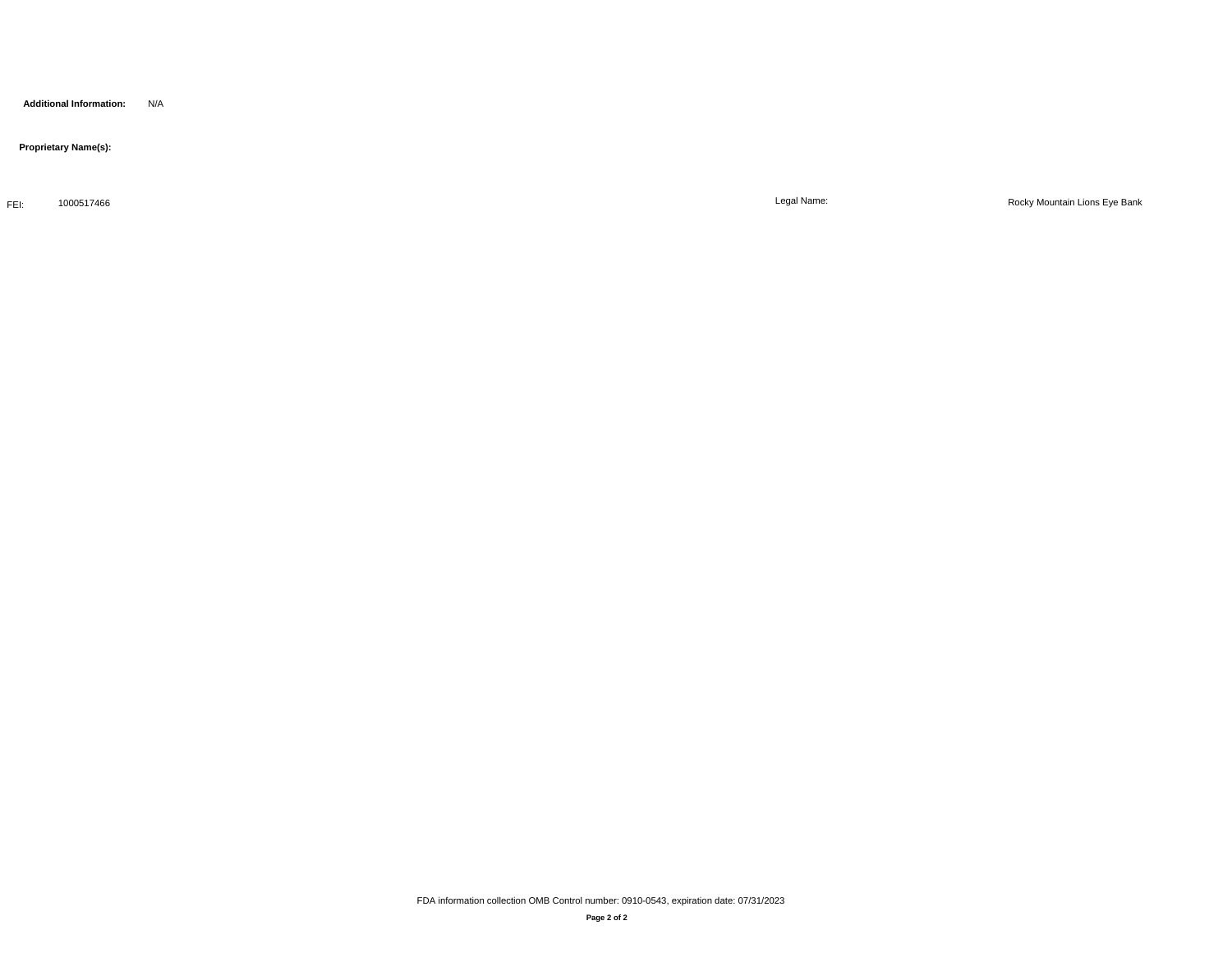| DEPARTMENT OF HEALTH AND HUMAN SERVICES<br>PUBLIC HEALTH SERVICE<br>FOOD AND DRUG ADMINISTRATION<br>ESTABLISHMENT REGISTRATION AND LISTING FOR HUMAN CELLS,<br>TISSUES, AND CELLULAR AND TISSUE-BASED PRODUCTS<br>DESCRIBED IN 21 CFR 1271.10 |               |         |                              | FEI: 3011694463                                                                                                                                |         | Blood:<br>Devices:<br>Drugs:   |       | <b>Other FDA Registrations:</b> |                           |                           | Last Annual Registration Year: 2022<br>Last Registration Receipt Date: 11/16/2021<br>Summary Report Print Date: 12/01/2021   | Reason For Last Submission: Annual Registration/Listing |                                                                                                                                                                                                                                                                                    |
|-----------------------------------------------------------------------------------------------------------------------------------------------------------------------------------------------------------------------------------------------|---------------|---------|------------------------------|------------------------------------------------------------------------------------------------------------------------------------------------|---------|--------------------------------|-------|---------------------------------|---------------------------|---------------------------|------------------------------------------------------------------------------------------------------------------------------|---------------------------------------------------------|------------------------------------------------------------------------------------------------------------------------------------------------------------------------------------------------------------------------------------------------------------------------------------|
| <b>Legal Name and Location:</b><br>Rocky Mountain Lions Eye Bank<br>15201 East Moncrieff Place Suite C<br>Aurora, Colorado 80010<br>USA                                                                                                       |               |         | Mail Stop F751<br><b>USA</b> | <b>Reporting Official:</b><br>Ashi Moore, Quality Assurance Manager<br>1675 Aurora Court<br>Aurora, Colorado 80045<br>Phone: 720-848-3934 Ext. |         |                                |       |                                 |                           | 1271.27(b)).              | Satellite Recovery Establishment:<br>Parent Manufacturing Establishment FEI No.:<br><b>Testing For Micro-Organisms Only:</b> |                                                         | Yes<br>1000517466<br>No<br>Note: FDA acceptance of an establishment registration and HCT/P listing does not<br>constitute a determination that an establishment is in compliance with applicable<br>rules and regulations or that the HCT/P is licensed or approved by FDA (21 CFR |
| Phone: 720-848-3945                                                                                                                                                                                                                           | Ext.:         |         |                              | amoore@corneas.org                                                                                                                             |         |                                |       |                                 |                           |                           |                                                                                                                              |                                                         |                                                                                                                                                                                                                                                                                    |
|                                                                                                                                                                                                                                               |               |         |                              |                                                                                                                                                |         | <b>Establishment Functions</b> |       |                                 |                           |                           |                                                                                                                              |                                                         |                                                                                                                                                                                                                                                                                    |
| HCT/P(s)                                                                                                                                                                                                                                      | Donor Type(s) | Recover | Screen                       | Donor Testing                                                                                                                                  | Package | Process                        | Store | Label                           | Distribute                | Date of<br>Discontinuance | Date of<br>Resumption                                                                                                        |                                                         | <b>Proprietary Name(s)</b>                                                                                                                                                                                                                                                         |
| Amniotic Membrane                                                                                                                                                                                                                             |               |         |                              |                                                                                                                                                |         |                                |       |                                 |                           |                           |                                                                                                                              |                                                         |                                                                                                                                                                                                                                                                                    |
| <b>Blood Vessel</b>                                                                                                                                                                                                                           |               |         |                              |                                                                                                                                                |         |                                |       |                                 |                           |                           |                                                                                                                              |                                                         |                                                                                                                                                                                                                                                                                    |
| Bone                                                                                                                                                                                                                                          |               |         |                              |                                                                                                                                                |         |                                |       |                                 |                           |                           |                                                                                                                              |                                                         |                                                                                                                                                                                                                                                                                    |
| Cardiac Tissue - non-valved                                                                                                                                                                                                                   |               |         |                              |                                                                                                                                                |         |                                |       |                                 |                           |                           |                                                                                                                              |                                                         |                                                                                                                                                                                                                                                                                    |
| Cartilage                                                                                                                                                                                                                                     |               |         |                              |                                                                                                                                                |         |                                |       |                                 |                           |                           |                                                                                                                              |                                                         |                                                                                                                                                                                                                                                                                    |
| Cornea                                                                                                                                                                                                                                        |               | X       | $\times$                     |                                                                                                                                                | X       | X                              | X     | X                               | $\boldsymbol{\mathsf{X}}$ |                           |                                                                                                                              |                                                         |                                                                                                                                                                                                                                                                                    |
| Dura Mater                                                                                                                                                                                                                                    |               |         |                              |                                                                                                                                                |         |                                |       |                                 |                           |                           |                                                                                                                              |                                                         |                                                                                                                                                                                                                                                                                    |
| Embryo                                                                                                                                                                                                                                        |               |         |                              |                                                                                                                                                |         |                                |       |                                 |                           |                           |                                                                                                                              |                                                         |                                                                                                                                                                                                                                                                                    |
| Fascia                                                                                                                                                                                                                                        |               |         |                              |                                                                                                                                                |         |                                |       |                                 |                           |                           |                                                                                                                              |                                                         |                                                                                                                                                                                                                                                                                    |
| <b>Heart Valve</b>                                                                                                                                                                                                                            |               |         |                              |                                                                                                                                                |         |                                |       |                                 |                           |                           |                                                                                                                              |                                                         |                                                                                                                                                                                                                                                                                    |
| <b>HPC Apheresis</b>                                                                                                                                                                                                                          |               |         |                              |                                                                                                                                                |         |                                |       |                                 |                           |                           |                                                                                                                              |                                                         |                                                                                                                                                                                                                                                                                    |
| <b>HPC Cord Blood</b>                                                                                                                                                                                                                         |               |         |                              |                                                                                                                                                |         |                                |       |                                 |                           |                           |                                                                                                                              |                                                         |                                                                                                                                                                                                                                                                                    |
| Ligament                                                                                                                                                                                                                                      |               |         |                              |                                                                                                                                                |         |                                |       |                                 |                           |                           |                                                                                                                              |                                                         |                                                                                                                                                                                                                                                                                    |
| Nerve Tissue                                                                                                                                                                                                                                  |               |         |                              |                                                                                                                                                |         |                                |       |                                 |                           |                           |                                                                                                                              |                                                         |                                                                                                                                                                                                                                                                                    |
| Oocyte                                                                                                                                                                                                                                        |               |         |                              |                                                                                                                                                |         |                                |       |                                 |                           |                           |                                                                                                                              |                                                         |                                                                                                                                                                                                                                                                                    |
| Ovarian Tissue                                                                                                                                                                                                                                |               |         |                              |                                                                                                                                                |         |                                |       |                                 |                           |                           |                                                                                                                              |                                                         |                                                                                                                                                                                                                                                                                    |
| Pancreatic Islet Cells - autologous                                                                                                                                                                                                           |               |         |                              |                                                                                                                                                |         |                                |       |                                 |                           |                           |                                                                                                                              |                                                         |                                                                                                                                                                                                                                                                                    |
| Parathyroid                                                                                                                                                                                                                                   |               |         |                              |                                                                                                                                                |         |                                |       |                                 |                           |                           |                                                                                                                              |                                                         |                                                                                                                                                                                                                                                                                    |
| Pericardium                                                                                                                                                                                                                                   |               |         |                              |                                                                                                                                                |         |                                |       |                                 |                           |                           |                                                                                                                              |                                                         |                                                                                                                                                                                                                                                                                    |
| Peripheral Blood Mononuclear Cells                                                                                                                                                                                                            |               |         |                              |                                                                                                                                                |         |                                |       |                                 |                           |                           |                                                                                                                              |                                                         |                                                                                                                                                                                                                                                                                    |
| Peritoneal Membrane                                                                                                                                                                                                                           |               |         |                              |                                                                                                                                                |         |                                |       |                                 |                           |                           |                                                                                                                              |                                                         |                                                                                                                                                                                                                                                                                    |
| Sclera                                                                                                                                                                                                                                        |               | X       | X                            |                                                                                                                                                | X       | X                              | Χ     | Χ                               | X                         |                           |                                                                                                                              |                                                         |                                                                                                                                                                                                                                                                                    |
| Semen                                                                                                                                                                                                                                         |               |         |                              |                                                                                                                                                |         |                                |       |                                 |                           |                           |                                                                                                                              |                                                         |                                                                                                                                                                                                                                                                                    |
| Skin                                                                                                                                                                                                                                          |               |         |                              |                                                                                                                                                |         |                                |       |                                 |                           |                           |                                                                                                                              |                                                         |                                                                                                                                                                                                                                                                                    |
| Tendon                                                                                                                                                                                                                                        |               |         |                              |                                                                                                                                                |         |                                |       |                                 |                           |                           |                                                                                                                              |                                                         |                                                                                                                                                                                                                                                                                    |
| <b>Testicular Tissue</b>                                                                                                                                                                                                                      |               |         |                              |                                                                                                                                                |         |                                |       |                                 |                           |                           |                                                                                                                              |                                                         |                                                                                                                                                                                                                                                                                    |
| <b>Tooth Pulp</b>                                                                                                                                                                                                                             |               |         |                              |                                                                                                                                                |         |                                |       |                                 |                           |                           |                                                                                                                              |                                                         |                                                                                                                                                                                                                                                                                    |
| <b>Umbilical Cord Tissue</b>                                                                                                                                                                                                                  |               |         |                              |                                                                                                                                                |         |                                |       |                                 |                           |                           |                                                                                                                              |                                                         |                                                                                                                                                                                                                                                                                    |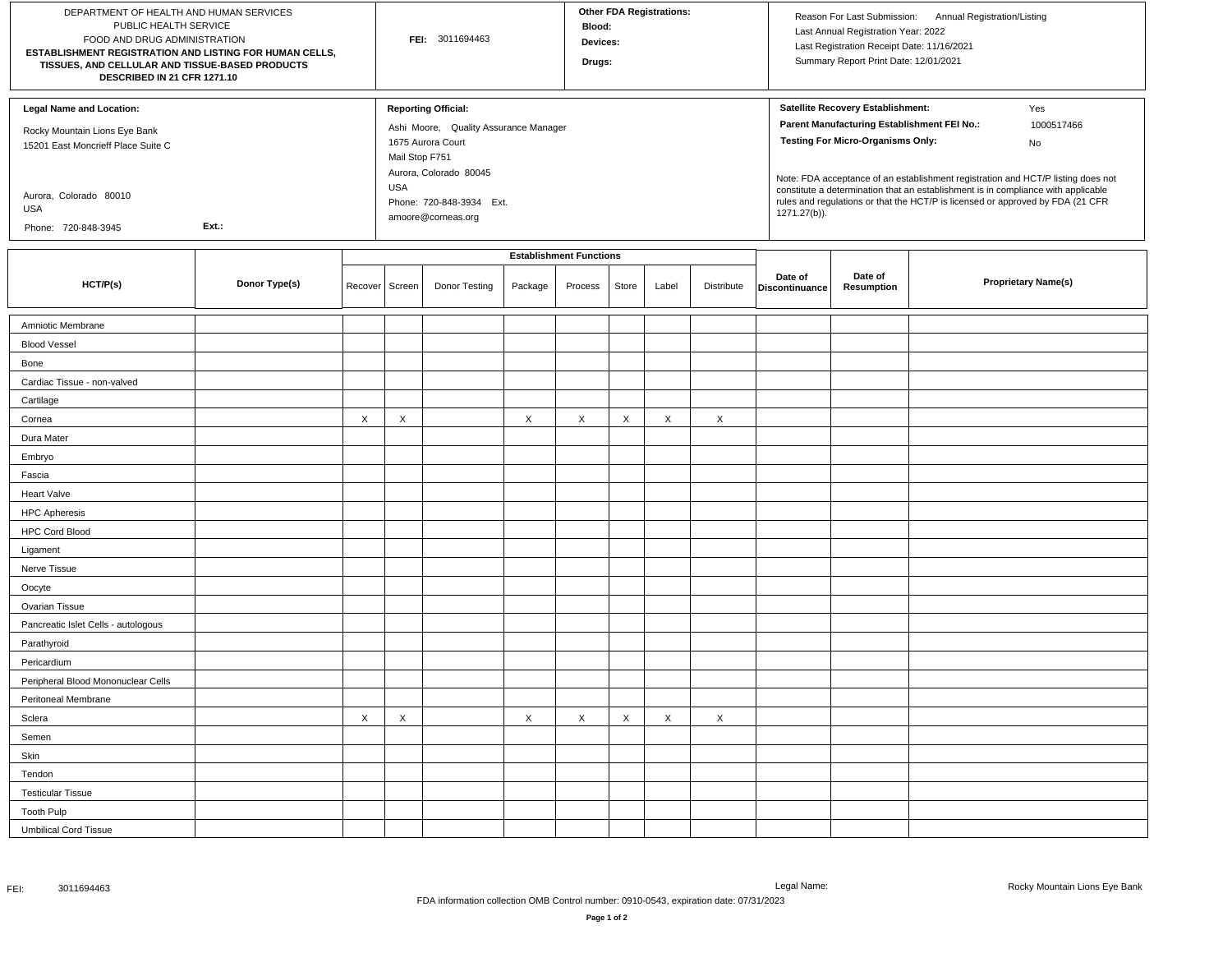**Additional Information:** N/A

 **Proprietary Name(s):**

FEI: 3011694463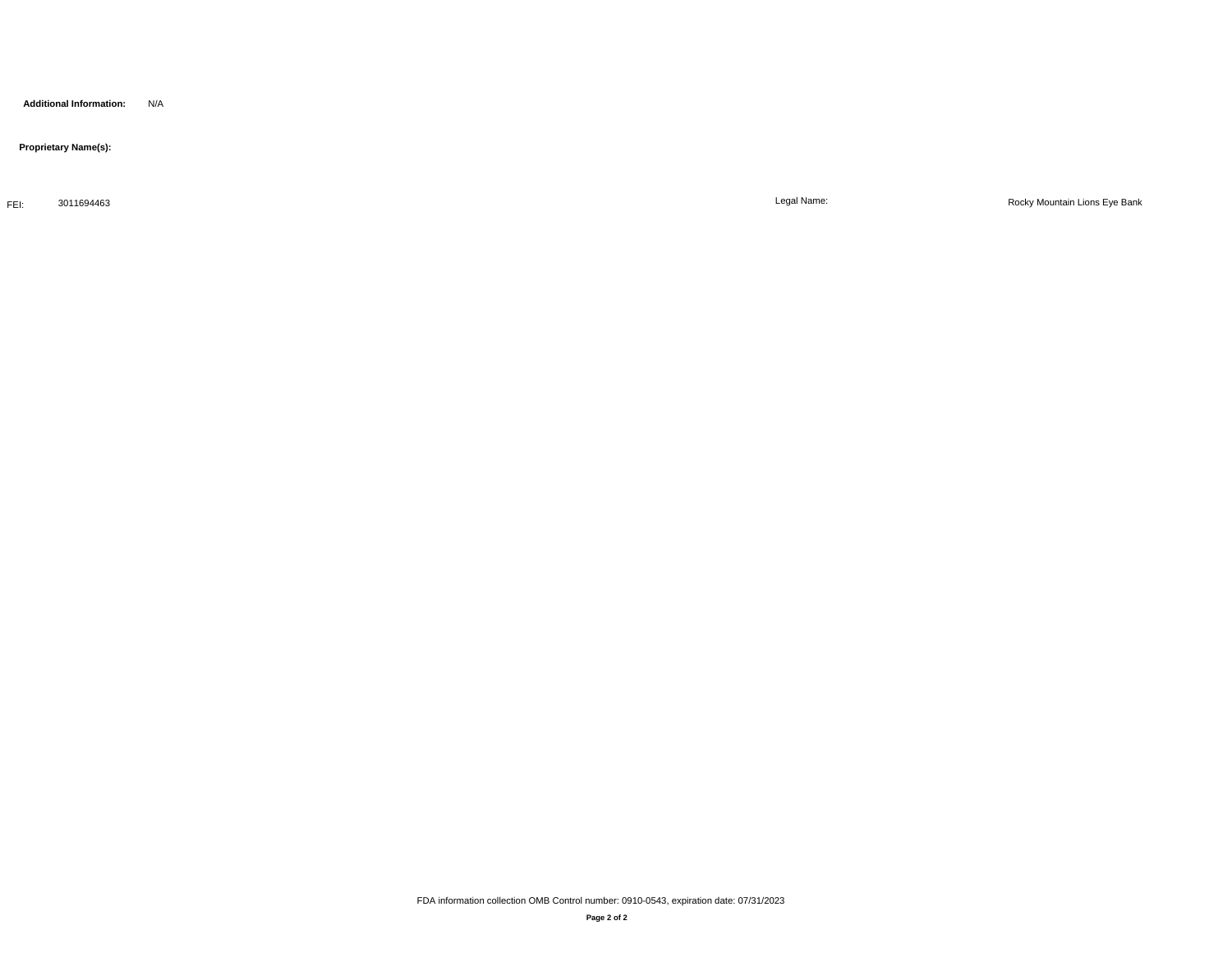| DEPARTMENT OF HEALTH AND HUMAN SERVICES<br>PUBLIC HEALTH SERVICE<br>FOOD AND DRUG ADMINISTRATION<br>ESTABLISHMENT REGISTRATION AND LISTING FOR HUMAN CELLS,<br>TISSUES, AND CELLULAR AND TISSUE-BASED PRODUCTS<br>DESCRIBED IN 21 CFR 1271.10 |               |         |                              | FEI: 1000517466                                                                                                                                                         |         | Blood:<br>Devices:<br>Drugs:   |       | <b>Other FDA Registrations:</b> |            |                           | Last Annual Registration Year: 2021<br>Last Registration Receipt Date: 11/17/2020<br>Summary Report Print Date: 11/30/2020   | Reason For Last Submission: Annual Registration/Listing                                                                                                                                                                                                                            |
|-----------------------------------------------------------------------------------------------------------------------------------------------------------------------------------------------------------------------------------------------|---------------|---------|------------------------------|-------------------------------------------------------------------------------------------------------------------------------------------------------------------------|---------|--------------------------------|-------|---------------------------------|------------|---------------------------|------------------------------------------------------------------------------------------------------------------------------|------------------------------------------------------------------------------------------------------------------------------------------------------------------------------------------------------------------------------------------------------------------------------------|
| <b>Legal Name and Location:</b><br>Rocky Mountain Lions Eye Bank<br>1675 Aurora Court<br>E12049<br>Aurora, Colorado 80045<br>USA<br>Phone: 720-848-3937                                                                                       | Ext.:         |         | Mail Stop F751<br><b>USA</b> | <b>Reporting Official:</b><br>Luana Marvin, Quality Assurance Manager<br>1675 Aurora Court<br>Aurora, Colorado 80045<br>Phone: 720-848-3934 Ext.<br>Imarvin@corneas.org |         |                                |       |                                 |            | 1271.27(b)).              | Satellite Recovery Establishment:<br>Parent Manufacturing Establishment FEI No.:<br><b>Testing For Micro-Organisms Only:</b> | Yes<br>1000517466<br>No<br>Note: FDA acceptance of an establishment registration and HCT/P listing does not<br>constitute a determination that an establishment is in compliance with applicable<br>rules and regulations or that the HCT/P is licensed or approved by FDA (21 CFR |
|                                                                                                                                                                                                                                               |               |         |                              |                                                                                                                                                                         |         | <b>Establishment Functions</b> |       |                                 |            |                           |                                                                                                                              |                                                                                                                                                                                                                                                                                    |
| HCT/P(s)                                                                                                                                                                                                                                      | Donor Type(s) | Recover | Screen                       | Donor Testing                                                                                                                                                           | Package | Process                        | Store | Label                           | Distribute | Date of<br>Discontinuance | Date of<br>Resumption                                                                                                        | <b>Proprietary Name(s)</b>                                                                                                                                                                                                                                                         |
| Amniotic Membrane                                                                                                                                                                                                                             |               |         |                              |                                                                                                                                                                         |         |                                |       |                                 |            |                           |                                                                                                                              |                                                                                                                                                                                                                                                                                    |
| <b>Blood Vessel</b>                                                                                                                                                                                                                           |               |         |                              |                                                                                                                                                                         |         |                                |       |                                 |            |                           |                                                                                                                              |                                                                                                                                                                                                                                                                                    |
| Bone                                                                                                                                                                                                                                          |               |         |                              |                                                                                                                                                                         |         |                                |       |                                 |            |                           |                                                                                                                              |                                                                                                                                                                                                                                                                                    |
| Cardiac Tissue - non-valved                                                                                                                                                                                                                   |               |         |                              |                                                                                                                                                                         |         |                                |       |                                 |            |                           |                                                                                                                              |                                                                                                                                                                                                                                                                                    |
| Cartilage                                                                                                                                                                                                                                     |               |         |                              |                                                                                                                                                                         |         |                                |       |                                 |            |                           |                                                                                                                              |                                                                                                                                                                                                                                                                                    |
| Cornea                                                                                                                                                                                                                                        |               | X       | X                            |                                                                                                                                                                         | X       | X                              | X     | X                               | $\times$   |                           |                                                                                                                              |                                                                                                                                                                                                                                                                                    |
| Dura Mater                                                                                                                                                                                                                                    |               |         |                              |                                                                                                                                                                         |         |                                |       |                                 |            |                           |                                                                                                                              |                                                                                                                                                                                                                                                                                    |
| Embryo                                                                                                                                                                                                                                        |               |         |                              |                                                                                                                                                                         |         |                                |       |                                 |            |                           |                                                                                                                              |                                                                                                                                                                                                                                                                                    |
| Fascia                                                                                                                                                                                                                                        |               |         |                              |                                                                                                                                                                         |         |                                |       |                                 |            |                           |                                                                                                                              |                                                                                                                                                                                                                                                                                    |
| <b>Heart Valve</b>                                                                                                                                                                                                                            |               |         |                              |                                                                                                                                                                         |         |                                |       |                                 |            |                           |                                                                                                                              |                                                                                                                                                                                                                                                                                    |
| <b>HPC Apheresis</b>                                                                                                                                                                                                                          |               |         |                              |                                                                                                                                                                         |         |                                |       |                                 |            |                           |                                                                                                                              |                                                                                                                                                                                                                                                                                    |
| <b>HPC Cord Blood</b>                                                                                                                                                                                                                         |               |         |                              |                                                                                                                                                                         |         |                                |       |                                 |            |                           |                                                                                                                              |                                                                                                                                                                                                                                                                                    |
| Ligament                                                                                                                                                                                                                                      |               |         |                              |                                                                                                                                                                         |         |                                |       |                                 |            |                           |                                                                                                                              |                                                                                                                                                                                                                                                                                    |
| Nerve Tissue                                                                                                                                                                                                                                  |               |         |                              |                                                                                                                                                                         |         |                                |       |                                 |            |                           |                                                                                                                              |                                                                                                                                                                                                                                                                                    |
| Oocyte                                                                                                                                                                                                                                        |               |         |                              |                                                                                                                                                                         |         |                                |       |                                 |            |                           |                                                                                                                              |                                                                                                                                                                                                                                                                                    |
| Ovarian Tissue                                                                                                                                                                                                                                |               |         |                              |                                                                                                                                                                         |         |                                |       |                                 |            |                           |                                                                                                                              |                                                                                                                                                                                                                                                                                    |
| Pancreatic Islet Cells - autologous                                                                                                                                                                                                           |               |         |                              |                                                                                                                                                                         |         |                                |       |                                 |            |                           |                                                                                                                              |                                                                                                                                                                                                                                                                                    |
| Parathyroid                                                                                                                                                                                                                                   |               |         |                              |                                                                                                                                                                         |         |                                |       |                                 |            |                           |                                                                                                                              |                                                                                                                                                                                                                                                                                    |
| Pericardium                                                                                                                                                                                                                                   |               |         |                              |                                                                                                                                                                         |         |                                |       |                                 |            |                           |                                                                                                                              |                                                                                                                                                                                                                                                                                    |
| Peripheral Blood Mononuclear Cells                                                                                                                                                                                                            |               |         |                              |                                                                                                                                                                         |         |                                |       |                                 |            |                           |                                                                                                                              |                                                                                                                                                                                                                                                                                    |
| Peritoneal Membrane                                                                                                                                                                                                                           |               |         |                              |                                                                                                                                                                         |         |                                |       |                                 |            |                           |                                                                                                                              |                                                                                                                                                                                                                                                                                    |
| Sclera                                                                                                                                                                                                                                        |               | X       | $\times$                     |                                                                                                                                                                         | X       | $\boldsymbol{\mathsf{X}}$      | X     | X                               | $\times$   |                           |                                                                                                                              |                                                                                                                                                                                                                                                                                    |
| Semen                                                                                                                                                                                                                                         |               |         |                              |                                                                                                                                                                         |         |                                |       |                                 |            |                           |                                                                                                                              |                                                                                                                                                                                                                                                                                    |
| Skin                                                                                                                                                                                                                                          |               |         |                              |                                                                                                                                                                         |         |                                |       |                                 |            |                           |                                                                                                                              |                                                                                                                                                                                                                                                                                    |
| Tendon                                                                                                                                                                                                                                        |               |         |                              |                                                                                                                                                                         |         |                                |       |                                 |            |                           |                                                                                                                              |                                                                                                                                                                                                                                                                                    |
| <b>Testicular Tissue</b>                                                                                                                                                                                                                      |               |         |                              |                                                                                                                                                                         |         |                                |       |                                 |            |                           |                                                                                                                              |                                                                                                                                                                                                                                                                                    |
| <b>Tooth Pulp</b>                                                                                                                                                                                                                             |               |         |                              |                                                                                                                                                                         |         |                                |       |                                 |            |                           |                                                                                                                              |                                                                                                                                                                                                                                                                                    |
| <b>Umbilical Cord Tissue</b>                                                                                                                                                                                                                  |               |         |                              |                                                                                                                                                                         |         |                                |       |                                 |            |                           |                                                                                                                              |                                                                                                                                                                                                                                                                                    |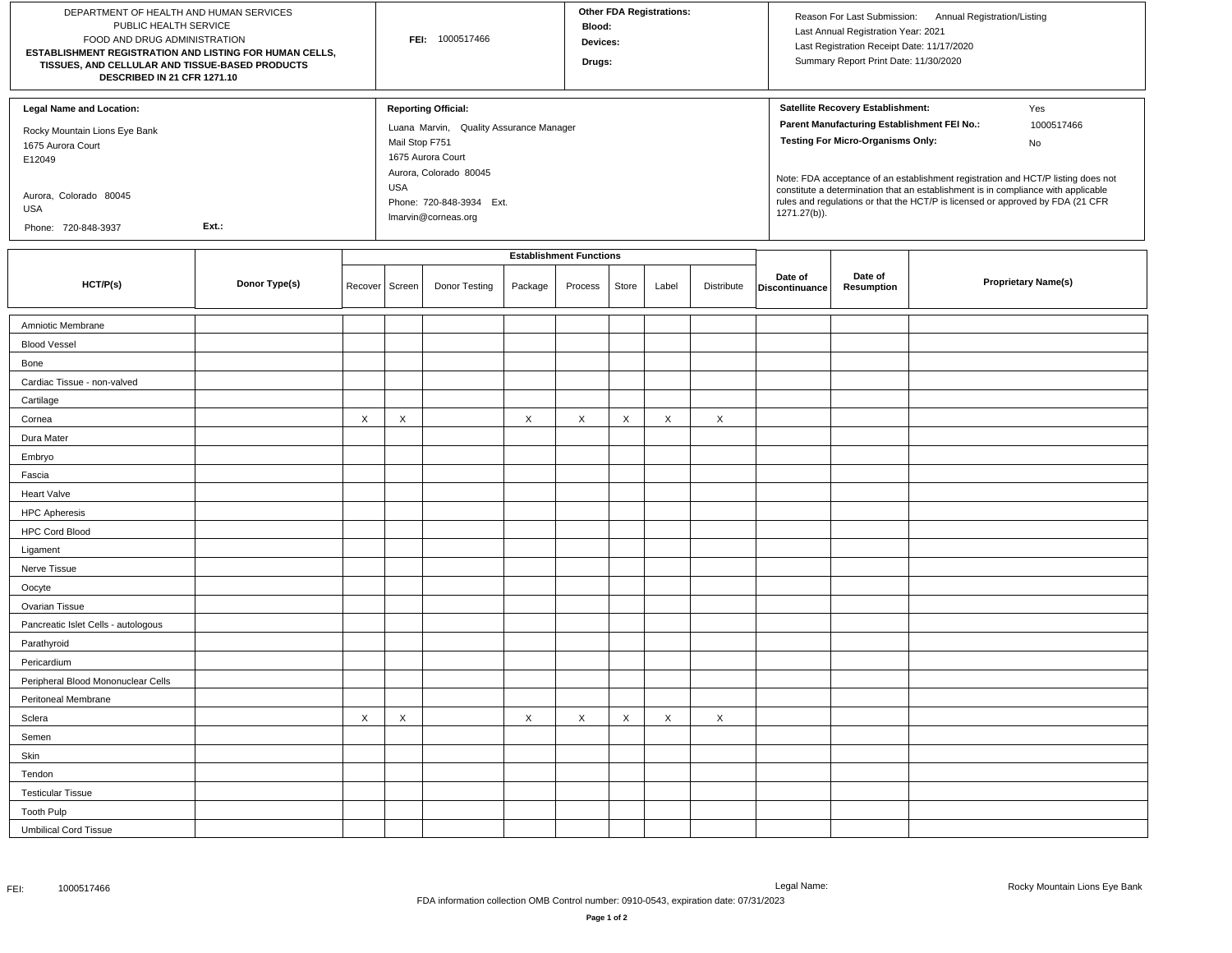## **Proprietary Name(s):**

FEI: 1000517466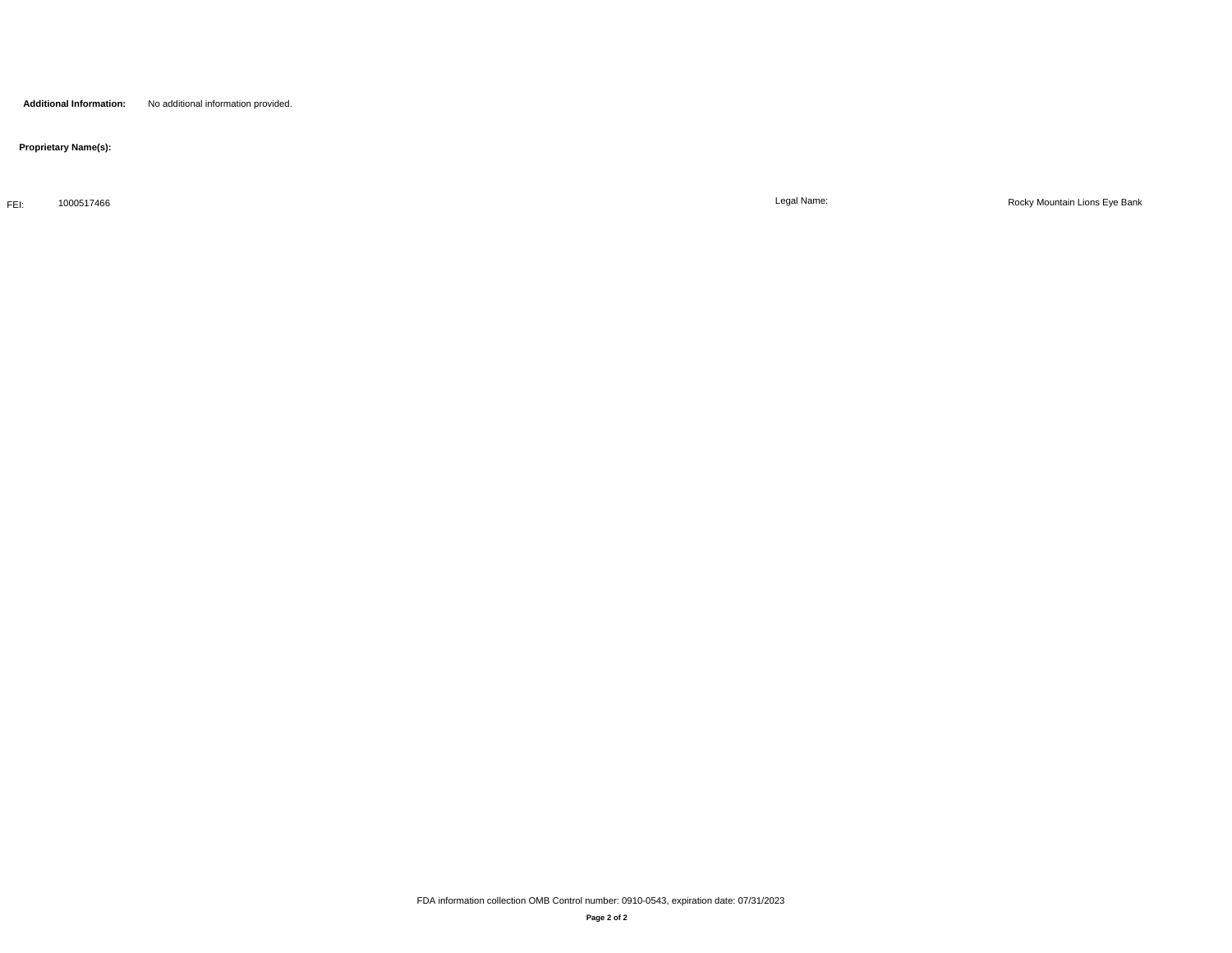| DEPARTMENT OF HEALTH AND HUMAN SERVICES<br>PUBLIC HEALTH SERVICE<br>FOOD AND DRUG ADMINISTRATION<br>ESTABLISHMENT REGISTRATION AND LISTING FOR HUMAN CELLS,<br>TISSUES, AND CELLULAR AND TISSUE-BASED PRODUCTS<br>DESCRIBED IN 21 CFR 1271.10 |               |         |                              | FEI: 3011694463                                                                                                                                                         |         | Blood:<br>Devices:<br>Drugs:   |       | <b>Other FDA Registrations:</b> |            |                           | Last Annual Registration Year: 2021<br>Last Registration Receipt Date: 11/17/2020<br>Summary Report Print Date: 11/30/2020   | Reason For Last Submission: Annual Registration/Listing                                                                                                                                                                                                                            |
|-----------------------------------------------------------------------------------------------------------------------------------------------------------------------------------------------------------------------------------------------|---------------|---------|------------------------------|-------------------------------------------------------------------------------------------------------------------------------------------------------------------------|---------|--------------------------------|-------|---------------------------------|------------|---------------------------|------------------------------------------------------------------------------------------------------------------------------|------------------------------------------------------------------------------------------------------------------------------------------------------------------------------------------------------------------------------------------------------------------------------------|
| <b>Legal Name and Location:</b><br>Rocky Mountain Lions Eye Bank<br>15201 East Moncrieff Place Suite C<br>Aurora, Colorado 80010<br>USA<br>Phone: 720-848-3945                                                                                | Ext.:         |         | Mail Stop F751<br><b>USA</b> | <b>Reporting Official:</b><br>Luana Marvin, Quality Assurance Manager<br>1675 Aurora Court<br>Aurora, Colorado 80045<br>Phone: 720-848-3934 Ext.<br>Imarvin@corneas.org |         |                                |       |                                 |            | 1271.27(b)).              | Satellite Recovery Establishment:<br>Parent Manufacturing Establishment FEI No.:<br><b>Testing For Micro-Organisms Only:</b> | Yes<br>1000517466<br>No<br>Note: FDA acceptance of an establishment registration and HCT/P listing does not<br>constitute a determination that an establishment is in compliance with applicable<br>rules and regulations or that the HCT/P is licensed or approved by FDA (21 CFR |
|                                                                                                                                                                                                                                               |               |         |                              |                                                                                                                                                                         |         | <b>Establishment Functions</b> |       |                                 |            |                           |                                                                                                                              |                                                                                                                                                                                                                                                                                    |
| HCT/P(s)                                                                                                                                                                                                                                      | Donor Type(s) | Recover | Screen                       | Donor Testing                                                                                                                                                           | Package | Process                        | Store | Label                           | Distribute | Date of<br>Discontinuance | Date of<br>Resumption                                                                                                        | <b>Proprietary Name(s)</b>                                                                                                                                                                                                                                                         |
| Amniotic Membrane                                                                                                                                                                                                                             |               |         |                              |                                                                                                                                                                         |         |                                |       |                                 |            |                           |                                                                                                                              |                                                                                                                                                                                                                                                                                    |
| <b>Blood Vessel</b>                                                                                                                                                                                                                           |               |         |                              |                                                                                                                                                                         |         |                                |       |                                 |            |                           |                                                                                                                              |                                                                                                                                                                                                                                                                                    |
| Bone                                                                                                                                                                                                                                          |               |         |                              |                                                                                                                                                                         |         |                                |       |                                 |            |                           |                                                                                                                              |                                                                                                                                                                                                                                                                                    |
| Cardiac Tissue - non-valved                                                                                                                                                                                                                   |               |         |                              |                                                                                                                                                                         |         |                                |       |                                 |            |                           |                                                                                                                              |                                                                                                                                                                                                                                                                                    |
| Cartilage                                                                                                                                                                                                                                     |               |         |                              |                                                                                                                                                                         |         |                                |       |                                 |            |                           |                                                                                                                              |                                                                                                                                                                                                                                                                                    |
| Cornea                                                                                                                                                                                                                                        |               | X       | X                            |                                                                                                                                                                         | X       | X                              | X     | X                               | X          |                           |                                                                                                                              |                                                                                                                                                                                                                                                                                    |
| Dura Mater                                                                                                                                                                                                                                    |               |         |                              |                                                                                                                                                                         |         |                                |       |                                 |            |                           |                                                                                                                              |                                                                                                                                                                                                                                                                                    |
| Embryo                                                                                                                                                                                                                                        |               |         |                              |                                                                                                                                                                         |         |                                |       |                                 |            |                           |                                                                                                                              |                                                                                                                                                                                                                                                                                    |
| Fascia                                                                                                                                                                                                                                        |               |         |                              |                                                                                                                                                                         |         |                                |       |                                 |            |                           |                                                                                                                              |                                                                                                                                                                                                                                                                                    |
| <b>Heart Valve</b>                                                                                                                                                                                                                            |               |         |                              |                                                                                                                                                                         |         |                                |       |                                 |            |                           |                                                                                                                              |                                                                                                                                                                                                                                                                                    |
| <b>HPC Apheresis</b>                                                                                                                                                                                                                          |               |         |                              |                                                                                                                                                                         |         |                                |       |                                 |            |                           |                                                                                                                              |                                                                                                                                                                                                                                                                                    |
| <b>HPC Cord Blood</b>                                                                                                                                                                                                                         |               |         |                              |                                                                                                                                                                         |         |                                |       |                                 |            |                           |                                                                                                                              |                                                                                                                                                                                                                                                                                    |
| Ligament                                                                                                                                                                                                                                      |               |         |                              |                                                                                                                                                                         |         |                                |       |                                 |            |                           |                                                                                                                              |                                                                                                                                                                                                                                                                                    |
| Nerve Tissue                                                                                                                                                                                                                                  |               |         |                              |                                                                                                                                                                         |         |                                |       |                                 |            |                           |                                                                                                                              |                                                                                                                                                                                                                                                                                    |
| Oocyte                                                                                                                                                                                                                                        |               |         |                              |                                                                                                                                                                         |         |                                |       |                                 |            |                           |                                                                                                                              |                                                                                                                                                                                                                                                                                    |
| Ovarian Tissue                                                                                                                                                                                                                                |               |         |                              |                                                                                                                                                                         |         |                                |       |                                 |            |                           |                                                                                                                              |                                                                                                                                                                                                                                                                                    |
| Pancreatic Islet Cells - autologous                                                                                                                                                                                                           |               |         |                              |                                                                                                                                                                         |         |                                |       |                                 |            |                           |                                                                                                                              |                                                                                                                                                                                                                                                                                    |
| Parathyroid                                                                                                                                                                                                                                   |               |         |                              |                                                                                                                                                                         |         |                                |       |                                 |            |                           |                                                                                                                              |                                                                                                                                                                                                                                                                                    |
| Pericardium                                                                                                                                                                                                                                   |               |         |                              |                                                                                                                                                                         |         |                                |       |                                 |            |                           |                                                                                                                              |                                                                                                                                                                                                                                                                                    |
| Peripheral Blood Mononuclear Cells                                                                                                                                                                                                            |               |         |                              |                                                                                                                                                                         |         |                                |       |                                 |            |                           |                                                                                                                              |                                                                                                                                                                                                                                                                                    |
| Peritoneal Membrane                                                                                                                                                                                                                           |               |         |                              |                                                                                                                                                                         |         |                                |       |                                 |            |                           |                                                                                                                              |                                                                                                                                                                                                                                                                                    |
| Sclera                                                                                                                                                                                                                                        |               | X       | $\times$                     |                                                                                                                                                                         | X       | X                              | Χ     | Χ                               | X          |                           |                                                                                                                              |                                                                                                                                                                                                                                                                                    |
| Semen                                                                                                                                                                                                                                         |               |         |                              |                                                                                                                                                                         |         |                                |       |                                 |            |                           |                                                                                                                              |                                                                                                                                                                                                                                                                                    |
| Skin                                                                                                                                                                                                                                          |               |         |                              |                                                                                                                                                                         |         |                                |       |                                 |            |                           |                                                                                                                              |                                                                                                                                                                                                                                                                                    |
| Tendon                                                                                                                                                                                                                                        |               |         |                              |                                                                                                                                                                         |         |                                |       |                                 |            |                           |                                                                                                                              |                                                                                                                                                                                                                                                                                    |
| <b>Testicular Tissue</b>                                                                                                                                                                                                                      |               |         |                              |                                                                                                                                                                         |         |                                |       |                                 |            |                           |                                                                                                                              |                                                                                                                                                                                                                                                                                    |
| <b>Tooth Pulp</b>                                                                                                                                                                                                                             |               |         |                              |                                                                                                                                                                         |         |                                |       |                                 |            |                           |                                                                                                                              |                                                                                                                                                                                                                                                                                    |
| <b>Umbilical Cord Tissue</b>                                                                                                                                                                                                                  |               |         |                              |                                                                                                                                                                         |         |                                |       |                                 |            |                           |                                                                                                                              |                                                                                                                                                                                                                                                                                    |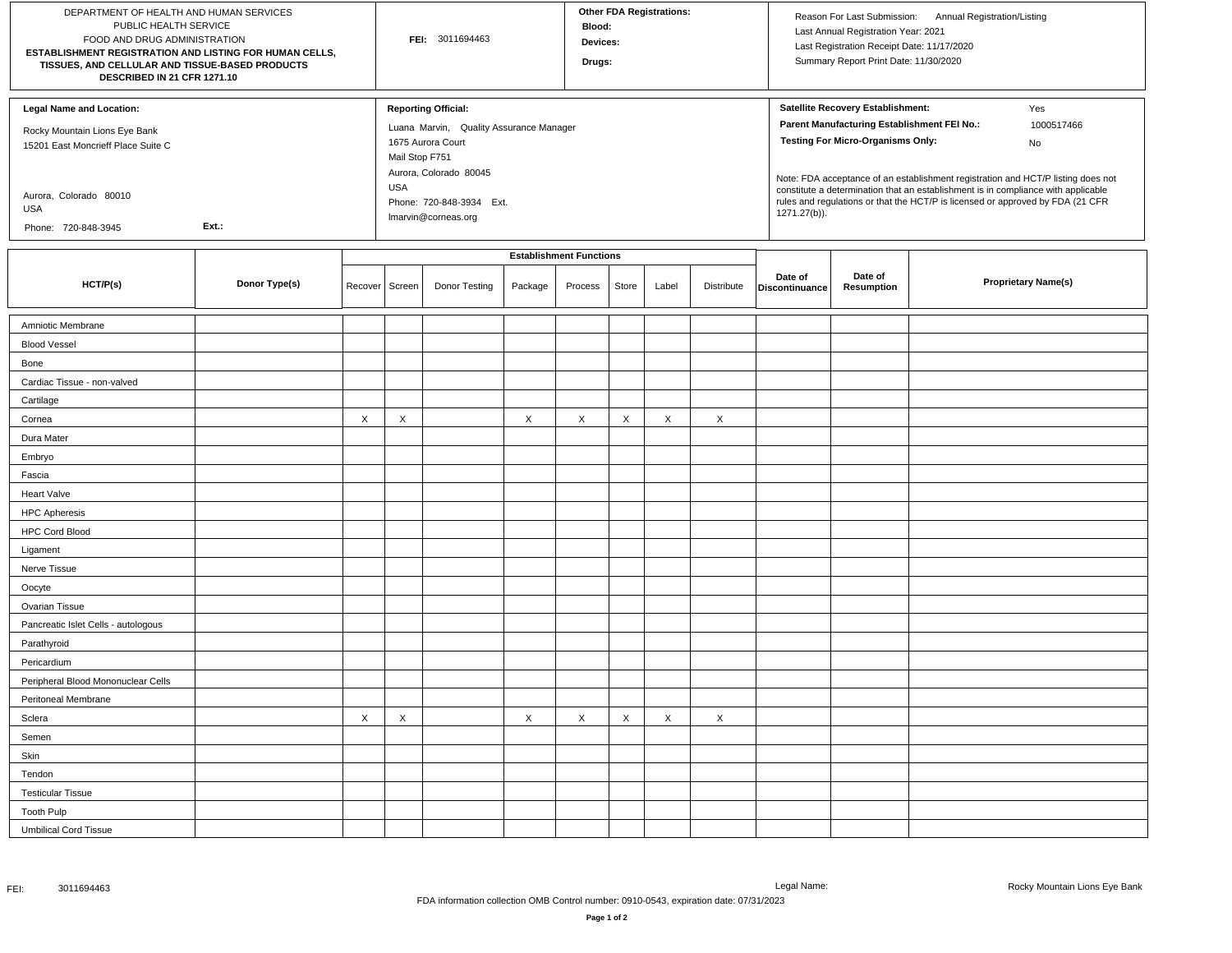**Proprietary Name(s):**

FEI: 3011694463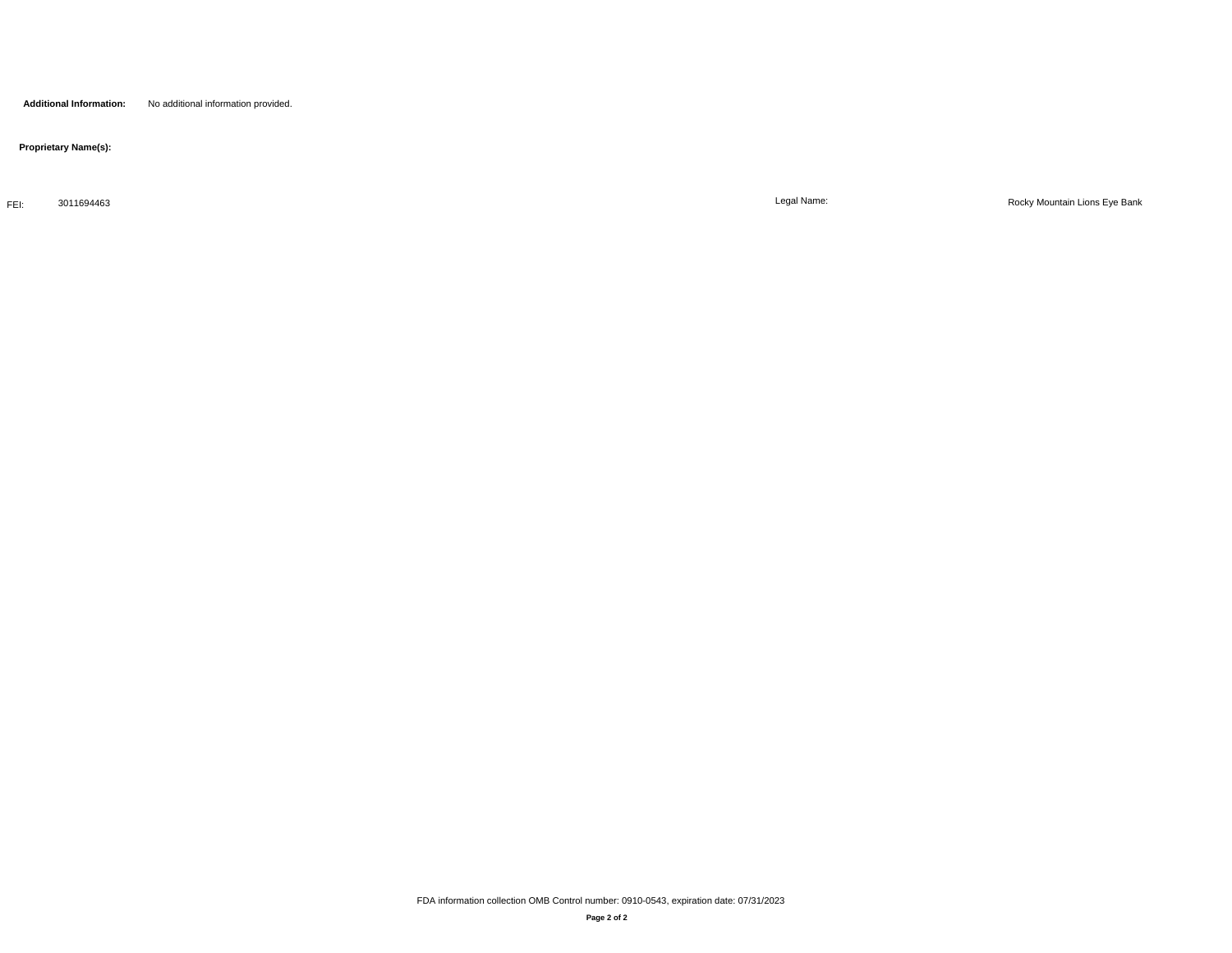| DEPARTMENT OF HEALTH AND HUMAN SERVICES<br>PUBLIC HEALTH SERVICE<br>FOOD AND DRUG ADMINISTRATION<br>ESTABLISHMENT REGISTRATION AND LISTING FOR HUMAN CELLS,<br>TISSUES, AND CELLULAR AND TISSUE-BASED PRODUCTS<br>DESCRIBED IN 21 CFR 1271.10 |               |         |                              | FEI: 1000517466                                                                                                      |         | <b>Blood:</b><br>Devices:<br>Drugs: |       | <b>Other FDA Registrations:</b> |            |                           | Last Annual Registration Year: 2020<br>Last Registration Receipt Date: 11/20/2019<br>Summary Report Print Date: 12/10/2019   | Reason For Last Submission: Annual Registration/Listing |                                                                                                                                                                                                  |
|-----------------------------------------------------------------------------------------------------------------------------------------------------------------------------------------------------------------------------------------------|---------------|---------|------------------------------|----------------------------------------------------------------------------------------------------------------------|---------|-------------------------------------|-------|---------------------------------|------------|---------------------------|------------------------------------------------------------------------------------------------------------------------------|---------------------------------------------------------|--------------------------------------------------------------------------------------------------------------------------------------------------------------------------------------------------|
| <b>Legal Name and Location:</b><br>Rocky Mountain Lions Eye Bank<br>1675 Aurora Court<br>E12049<br>Aurora, Colorado 80045                                                                                                                     |               |         | Mail Stop F751<br><b>USA</b> | <b>Reporting Official:</b><br>Luana Marvin, Quality Assurance Manager<br>1675 Aurora Court<br>Aurora, Colorado 80045 |         |                                     |       |                                 |            |                           | Satellite Recovery Establishment:<br>Parent Manufacturing Establishment FEI No.:<br><b>Testing For Micro-Organisms Only:</b> |                                                         | Yes<br>1000517466<br>No<br>Note: FDA acceptance of an establishment registration and HCT/P listing does not<br>constitute a determination that an establishment is in compliance with applicable |
| USA<br>Phone: 720-848-3937                                                                                                                                                                                                                    | Ext.:         |         |                              | Phone: 720-848-3934 Ext.<br>Imarvin@corneas.org                                                                      |         |                                     |       |                                 |            | 1271.27(b)).              |                                                                                                                              |                                                         | rules and regulations or that the HCT/P is licensed or approved by FDA (21 CFR                                                                                                                   |
|                                                                                                                                                                                                                                               |               |         |                              |                                                                                                                      |         | <b>Establishment Functions</b>      |       |                                 |            |                           |                                                                                                                              |                                                         |                                                                                                                                                                                                  |
| HCT/P(s)                                                                                                                                                                                                                                      | Donor Type(s) | Recover | Screen                       | Donor Testing                                                                                                        | Package | Process                             | Store | Label                           | Distribute | Date of<br>Discontinuance | Date of<br>Resumption                                                                                                        |                                                         | <b>Proprietary Name(s)</b>                                                                                                                                                                       |
| Amniotic Membrane                                                                                                                                                                                                                             |               |         |                              |                                                                                                                      |         |                                     |       |                                 |            |                           |                                                                                                                              |                                                         |                                                                                                                                                                                                  |
| <b>Blood Vessel</b>                                                                                                                                                                                                                           |               |         |                              |                                                                                                                      |         |                                     |       |                                 |            |                           |                                                                                                                              |                                                         |                                                                                                                                                                                                  |
| Bone                                                                                                                                                                                                                                          |               |         |                              |                                                                                                                      |         |                                     |       |                                 |            |                           |                                                                                                                              |                                                         |                                                                                                                                                                                                  |
| Cardiac Tissue - non-valved                                                                                                                                                                                                                   |               |         |                              |                                                                                                                      |         |                                     |       |                                 |            |                           |                                                                                                                              |                                                         |                                                                                                                                                                                                  |
| Cartilage                                                                                                                                                                                                                                     |               |         |                              |                                                                                                                      |         |                                     |       |                                 |            |                           |                                                                                                                              |                                                         |                                                                                                                                                                                                  |
| Cornea                                                                                                                                                                                                                                        |               | X       | X                            |                                                                                                                      | X       | X                                   | X     | X                               | X          |                           |                                                                                                                              |                                                         |                                                                                                                                                                                                  |
| Dura Mater                                                                                                                                                                                                                                    |               |         |                              |                                                                                                                      |         |                                     |       |                                 |            |                           |                                                                                                                              |                                                         |                                                                                                                                                                                                  |
| Embryo                                                                                                                                                                                                                                        |               |         |                              |                                                                                                                      |         |                                     |       |                                 |            |                           |                                                                                                                              |                                                         |                                                                                                                                                                                                  |
| Fascia                                                                                                                                                                                                                                        |               |         |                              |                                                                                                                      |         |                                     |       |                                 |            |                           |                                                                                                                              |                                                         |                                                                                                                                                                                                  |
| <b>Heart Valve</b>                                                                                                                                                                                                                            |               |         |                              |                                                                                                                      |         |                                     |       |                                 |            |                           |                                                                                                                              |                                                         |                                                                                                                                                                                                  |
| <b>HPC Apheresis</b>                                                                                                                                                                                                                          |               |         |                              |                                                                                                                      |         |                                     |       |                                 |            |                           |                                                                                                                              |                                                         |                                                                                                                                                                                                  |
| <b>HPC Cord Blood</b>                                                                                                                                                                                                                         |               |         |                              |                                                                                                                      |         |                                     |       |                                 |            |                           |                                                                                                                              |                                                         |                                                                                                                                                                                                  |
| Ligament                                                                                                                                                                                                                                      |               |         |                              |                                                                                                                      |         |                                     |       |                                 |            |                           |                                                                                                                              |                                                         |                                                                                                                                                                                                  |
| Nerve Tissue                                                                                                                                                                                                                                  |               |         |                              |                                                                                                                      |         |                                     |       |                                 |            |                           |                                                                                                                              |                                                         |                                                                                                                                                                                                  |
| Oocyte                                                                                                                                                                                                                                        |               |         |                              |                                                                                                                      |         |                                     |       |                                 |            |                           |                                                                                                                              |                                                         |                                                                                                                                                                                                  |
| Ovarian Tissue                                                                                                                                                                                                                                |               |         |                              |                                                                                                                      |         |                                     |       |                                 |            |                           |                                                                                                                              |                                                         |                                                                                                                                                                                                  |
| Pancreatic Islet Cells - autologous                                                                                                                                                                                                           |               |         |                              |                                                                                                                      |         |                                     |       |                                 |            |                           |                                                                                                                              |                                                         |                                                                                                                                                                                                  |
| Parathyroid                                                                                                                                                                                                                                   |               |         |                              |                                                                                                                      |         |                                     |       |                                 |            |                           |                                                                                                                              |                                                         |                                                                                                                                                                                                  |
| Pericardium                                                                                                                                                                                                                                   |               |         |                              |                                                                                                                      |         |                                     |       |                                 |            |                           |                                                                                                                              |                                                         |                                                                                                                                                                                                  |
| Peripheral Blood Mononuclear Cells                                                                                                                                                                                                            |               |         |                              |                                                                                                                      |         |                                     |       |                                 |            |                           |                                                                                                                              |                                                         |                                                                                                                                                                                                  |
| Peritoneal Membrane                                                                                                                                                                                                                           |               |         |                              |                                                                                                                      |         |                                     |       |                                 |            |                           |                                                                                                                              |                                                         |                                                                                                                                                                                                  |
| Sclera                                                                                                                                                                                                                                        |               | X       | X                            |                                                                                                                      | X       | X                                   | X     | Χ                               | X          |                           |                                                                                                                              |                                                         |                                                                                                                                                                                                  |
| Semen                                                                                                                                                                                                                                         |               |         |                              |                                                                                                                      |         |                                     |       |                                 |            |                           |                                                                                                                              |                                                         |                                                                                                                                                                                                  |
| Skin                                                                                                                                                                                                                                          |               |         |                              |                                                                                                                      |         |                                     |       |                                 |            |                           |                                                                                                                              |                                                         |                                                                                                                                                                                                  |
| Tendon                                                                                                                                                                                                                                        |               |         |                              |                                                                                                                      |         |                                     |       |                                 |            |                           |                                                                                                                              |                                                         |                                                                                                                                                                                                  |
| <b>Testicular Tissue</b>                                                                                                                                                                                                                      |               |         |                              |                                                                                                                      |         |                                     |       |                                 |            |                           |                                                                                                                              |                                                         |                                                                                                                                                                                                  |
| <b>Tooth Pulp</b>                                                                                                                                                                                                                             |               |         |                              |                                                                                                                      |         |                                     |       |                                 |            |                           |                                                                                                                              |                                                         |                                                                                                                                                                                                  |
| <b>Umbilical Cord Tissue</b>                                                                                                                                                                                                                  |               |         |                              |                                                                                                                      |         |                                     |       |                                 |            |                           |                                                                                                                              |                                                         |                                                                                                                                                                                                  |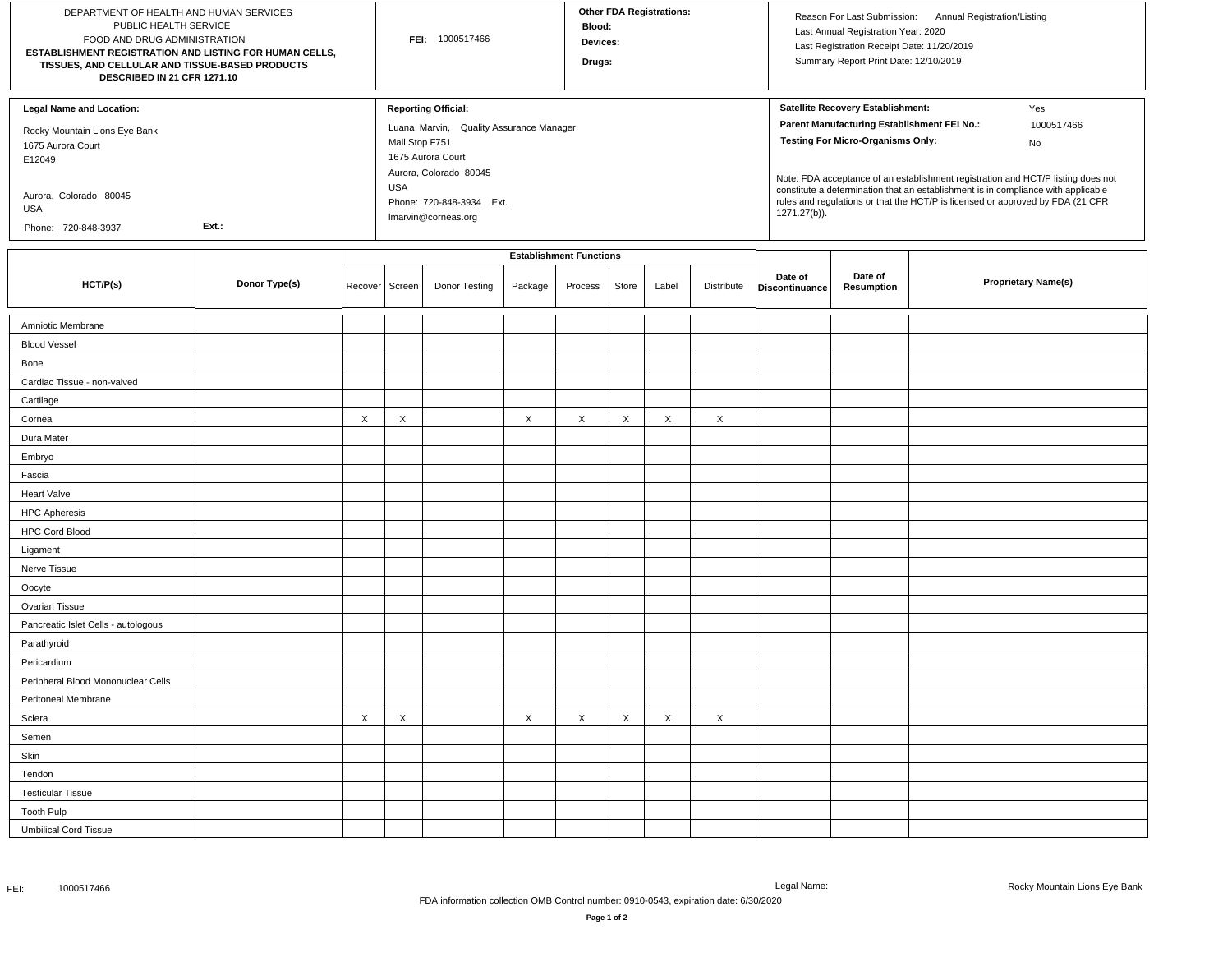## **Proprietary Name(s):**

FEI: 1000517466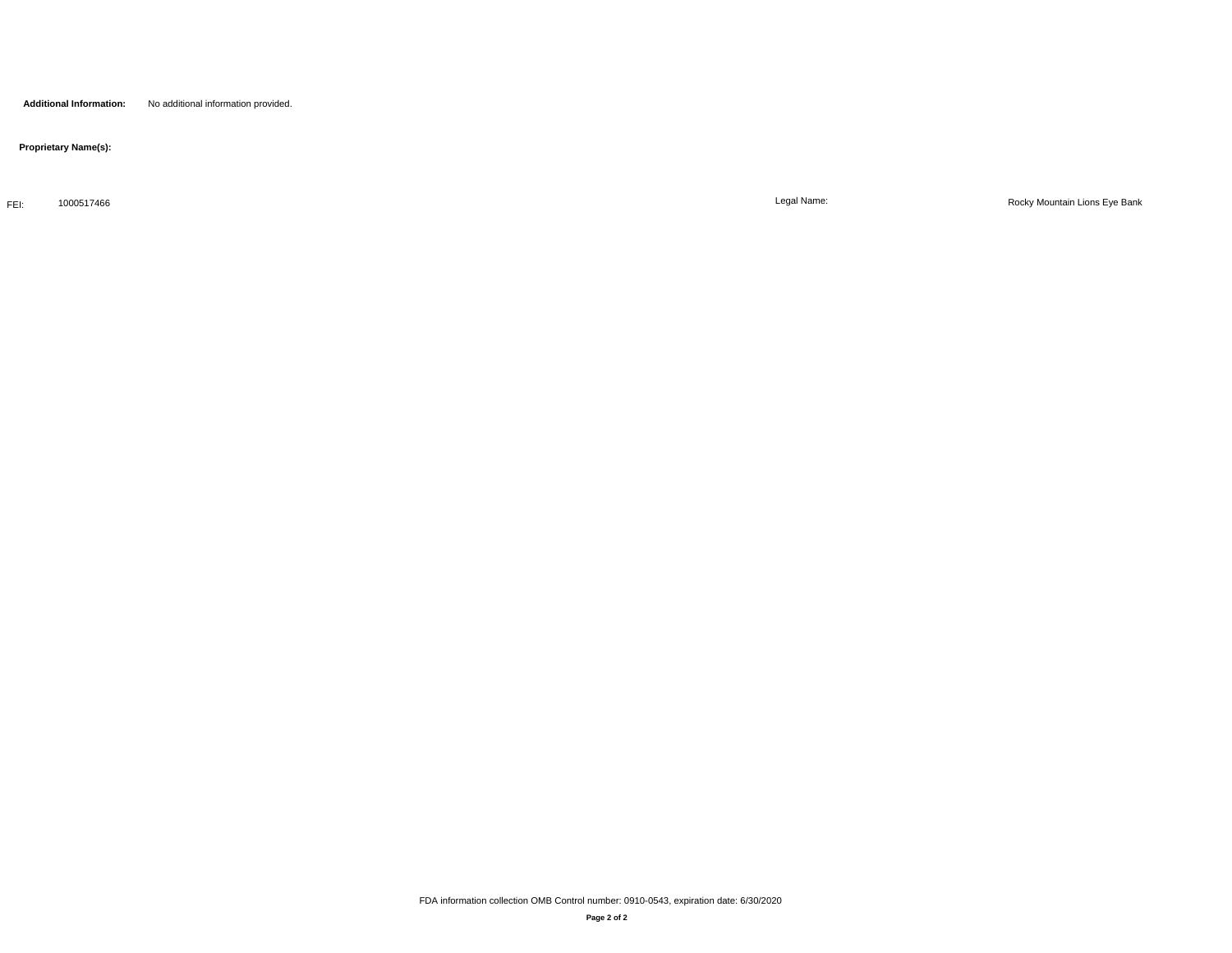| DEPARTMENT OF HEALTH AND HUMAN SERVICES<br>PUBLIC HEALTH SERVICE<br>FOOD AND DRUG ADMINISTRATION<br>ESTABLISHMENT REGISTRATION AND LISTING FOR HUMAN CELLS,<br>TISSUES, AND CELLULAR AND TISSUE-BASED PRODUCTS<br>DESCRIBED IN 21 CFR 1271.10 |               |         |                              | FEI: 3011694463                                                                                                                                                         |         | Blood:<br>Devices:<br>Drugs:   |       | <b>Other FDA Registrations:</b> |            |                | Last Annual Registration Year: 2020<br>Last Registration Receipt Date: 11/20/2019<br>Summary Report Print Date: 12/10/2019   | Reason For Last Submission: Annual Registration/Listing                                                                                                                                                                                                                            |
|-----------------------------------------------------------------------------------------------------------------------------------------------------------------------------------------------------------------------------------------------|---------------|---------|------------------------------|-------------------------------------------------------------------------------------------------------------------------------------------------------------------------|---------|--------------------------------|-------|---------------------------------|------------|----------------|------------------------------------------------------------------------------------------------------------------------------|------------------------------------------------------------------------------------------------------------------------------------------------------------------------------------------------------------------------------------------------------------------------------------|
| <b>Legal Name and Location:</b><br>Rocky Mountain Lions Eye Bank<br>15201 East Moncrieff Place Suite C<br>Aurora, Colorado 80010<br>USA<br>Phone: 720-848-3945                                                                                | Ext.:         |         | Mail Stop F751<br><b>USA</b> | <b>Reporting Official:</b><br>Luana Marvin, Quality Assurance Manager<br>1675 Aurora Court<br>Aurora, Colorado 80045<br>Phone: 720-848-3934 Ext.<br>Imarvin@corneas.org |         |                                |       |                                 |            | 1271.27(b)).   | Satellite Recovery Establishment:<br>Parent Manufacturing Establishment FEI No.:<br><b>Testing For Micro-Organisms Only:</b> | Yes<br>1000517466<br>No<br>Note: FDA acceptance of an establishment registration and HCT/P listing does not<br>constitute a determination that an establishment is in compliance with applicable<br>rules and regulations or that the HCT/P is licensed or approved by FDA (21 CFR |
|                                                                                                                                                                                                                                               |               |         |                              |                                                                                                                                                                         |         | <b>Establishment Functions</b> |       |                                 |            | Date of        | Date of                                                                                                                      |                                                                                                                                                                                                                                                                                    |
| HCT/P(s)                                                                                                                                                                                                                                      | Donor Type(s) | Recover | Screen                       | Donor Testing                                                                                                                                                           | Package | Process                        | Store | Label                           | Distribute | Discontinuance | Resumption                                                                                                                   | <b>Proprietary Name(s)</b>                                                                                                                                                                                                                                                         |
| Amniotic Membrane                                                                                                                                                                                                                             |               |         |                              |                                                                                                                                                                         |         |                                |       |                                 |            |                |                                                                                                                              |                                                                                                                                                                                                                                                                                    |
| <b>Blood Vessel</b>                                                                                                                                                                                                                           |               |         |                              |                                                                                                                                                                         |         |                                |       |                                 |            |                |                                                                                                                              |                                                                                                                                                                                                                                                                                    |
| Bone                                                                                                                                                                                                                                          |               |         |                              |                                                                                                                                                                         |         |                                |       |                                 |            |                |                                                                                                                              |                                                                                                                                                                                                                                                                                    |
| Cardiac Tissue - non-valved                                                                                                                                                                                                                   |               |         |                              |                                                                                                                                                                         |         |                                |       |                                 |            |                |                                                                                                                              |                                                                                                                                                                                                                                                                                    |
| Cartilage                                                                                                                                                                                                                                     |               |         |                              |                                                                                                                                                                         |         |                                |       |                                 |            |                |                                                                                                                              |                                                                                                                                                                                                                                                                                    |
| Cornea                                                                                                                                                                                                                                        |               |         |                              |                                                                                                                                                                         |         | X                              |       | X                               |            |                |                                                                                                                              |                                                                                                                                                                                                                                                                                    |
| Dura Mater                                                                                                                                                                                                                                    |               |         |                              |                                                                                                                                                                         |         |                                |       |                                 |            |                |                                                                                                                              |                                                                                                                                                                                                                                                                                    |
| Embryo                                                                                                                                                                                                                                        |               |         |                              |                                                                                                                                                                         |         |                                |       |                                 |            |                |                                                                                                                              |                                                                                                                                                                                                                                                                                    |
| Fascia                                                                                                                                                                                                                                        |               |         |                              |                                                                                                                                                                         |         |                                |       |                                 |            |                |                                                                                                                              |                                                                                                                                                                                                                                                                                    |
| <b>Heart Valve</b>                                                                                                                                                                                                                            |               |         |                              |                                                                                                                                                                         |         |                                |       |                                 |            |                |                                                                                                                              |                                                                                                                                                                                                                                                                                    |
| <b>HPC Apheresis</b>                                                                                                                                                                                                                          |               |         |                              |                                                                                                                                                                         |         |                                |       |                                 |            |                |                                                                                                                              |                                                                                                                                                                                                                                                                                    |
| <b>HPC Cord Blood</b>                                                                                                                                                                                                                         |               |         |                              |                                                                                                                                                                         |         |                                |       |                                 |            |                |                                                                                                                              |                                                                                                                                                                                                                                                                                    |
| Ligament                                                                                                                                                                                                                                      |               |         |                              |                                                                                                                                                                         |         |                                |       |                                 |            |                |                                                                                                                              |                                                                                                                                                                                                                                                                                    |
| Nerve Tissue                                                                                                                                                                                                                                  |               |         |                              |                                                                                                                                                                         |         |                                |       |                                 |            |                |                                                                                                                              |                                                                                                                                                                                                                                                                                    |
| Oocyte                                                                                                                                                                                                                                        |               |         |                              |                                                                                                                                                                         |         |                                |       |                                 |            |                |                                                                                                                              |                                                                                                                                                                                                                                                                                    |
| Ovarian Tissue                                                                                                                                                                                                                                |               |         |                              |                                                                                                                                                                         |         |                                |       |                                 |            |                |                                                                                                                              |                                                                                                                                                                                                                                                                                    |
| Pancreatic Islet Cells - autologous                                                                                                                                                                                                           |               |         |                              |                                                                                                                                                                         |         |                                |       |                                 |            |                |                                                                                                                              |                                                                                                                                                                                                                                                                                    |
| Parathyroid                                                                                                                                                                                                                                   |               |         |                              |                                                                                                                                                                         |         |                                |       |                                 |            |                |                                                                                                                              |                                                                                                                                                                                                                                                                                    |
| Pericardium                                                                                                                                                                                                                                   |               |         |                              |                                                                                                                                                                         |         |                                |       |                                 |            |                |                                                                                                                              |                                                                                                                                                                                                                                                                                    |
| Peripheral Blood Mononuclear Cells                                                                                                                                                                                                            |               |         |                              |                                                                                                                                                                         |         |                                |       |                                 |            |                |                                                                                                                              |                                                                                                                                                                                                                                                                                    |
| Peritoneal Membrane                                                                                                                                                                                                                           |               |         |                              |                                                                                                                                                                         |         |                                |       |                                 |            |                |                                                                                                                              |                                                                                                                                                                                                                                                                                    |
| Sclera                                                                                                                                                                                                                                        |               |         |                              |                                                                                                                                                                         |         | X                              |       | X                               |            |                |                                                                                                                              |                                                                                                                                                                                                                                                                                    |
| Semen                                                                                                                                                                                                                                         |               |         |                              |                                                                                                                                                                         |         |                                |       |                                 |            |                |                                                                                                                              |                                                                                                                                                                                                                                                                                    |
| Skin                                                                                                                                                                                                                                          |               |         |                              |                                                                                                                                                                         |         |                                |       |                                 |            |                |                                                                                                                              |                                                                                                                                                                                                                                                                                    |
| Tendon                                                                                                                                                                                                                                        |               |         |                              |                                                                                                                                                                         |         |                                |       |                                 |            |                |                                                                                                                              |                                                                                                                                                                                                                                                                                    |
| <b>Testicular Tissue</b>                                                                                                                                                                                                                      |               |         |                              |                                                                                                                                                                         |         |                                |       |                                 |            |                |                                                                                                                              |                                                                                                                                                                                                                                                                                    |
| <b>Tooth Pulp</b>                                                                                                                                                                                                                             |               |         |                              |                                                                                                                                                                         |         |                                |       |                                 |            |                |                                                                                                                              |                                                                                                                                                                                                                                                                                    |
| <b>Umbilical Cord Tissue</b>                                                                                                                                                                                                                  |               |         |                              |                                                                                                                                                                         |         |                                |       |                                 |            |                |                                                                                                                              |                                                                                                                                                                                                                                                                                    |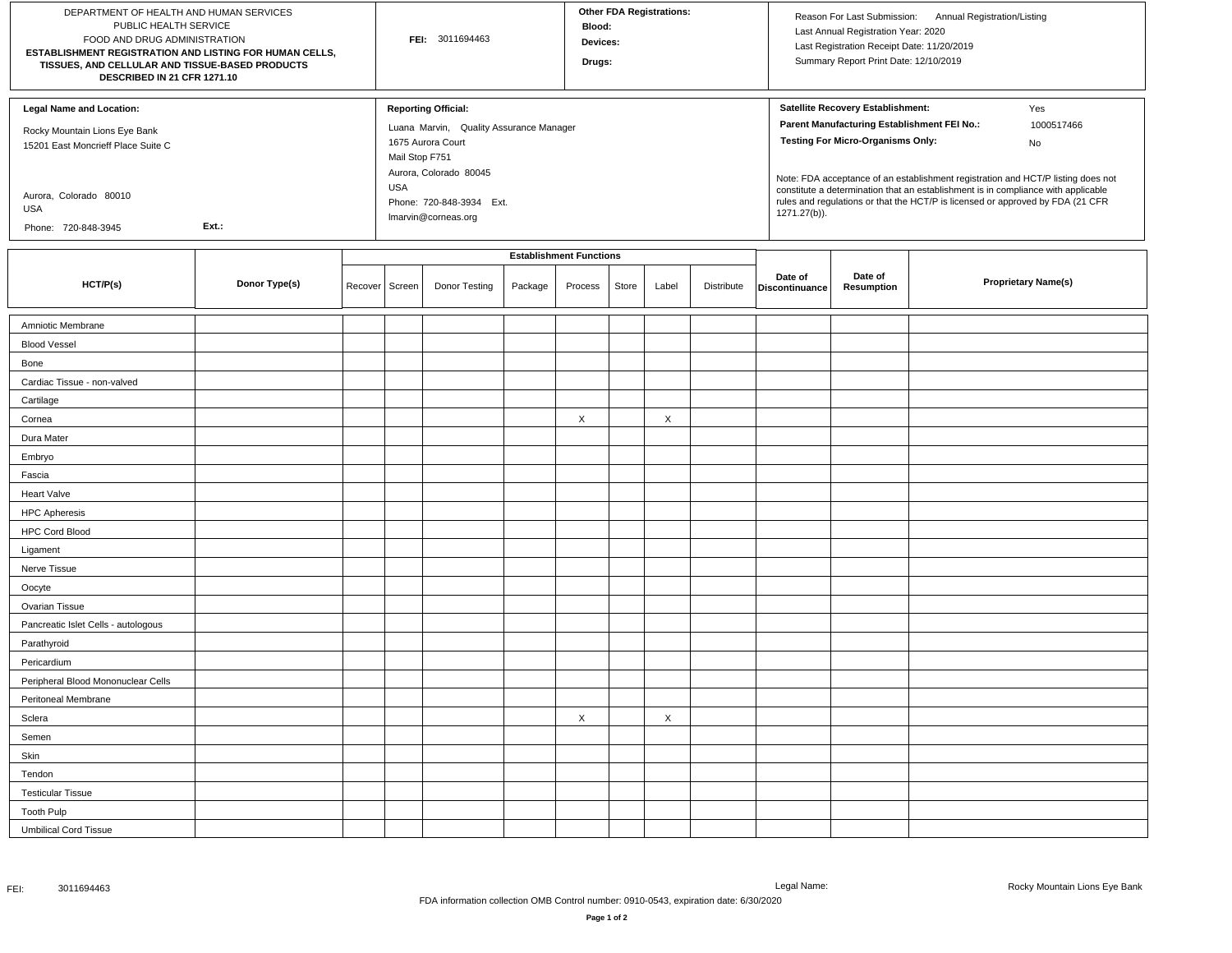**Proprietary Name(s):**

FEI: 3011694463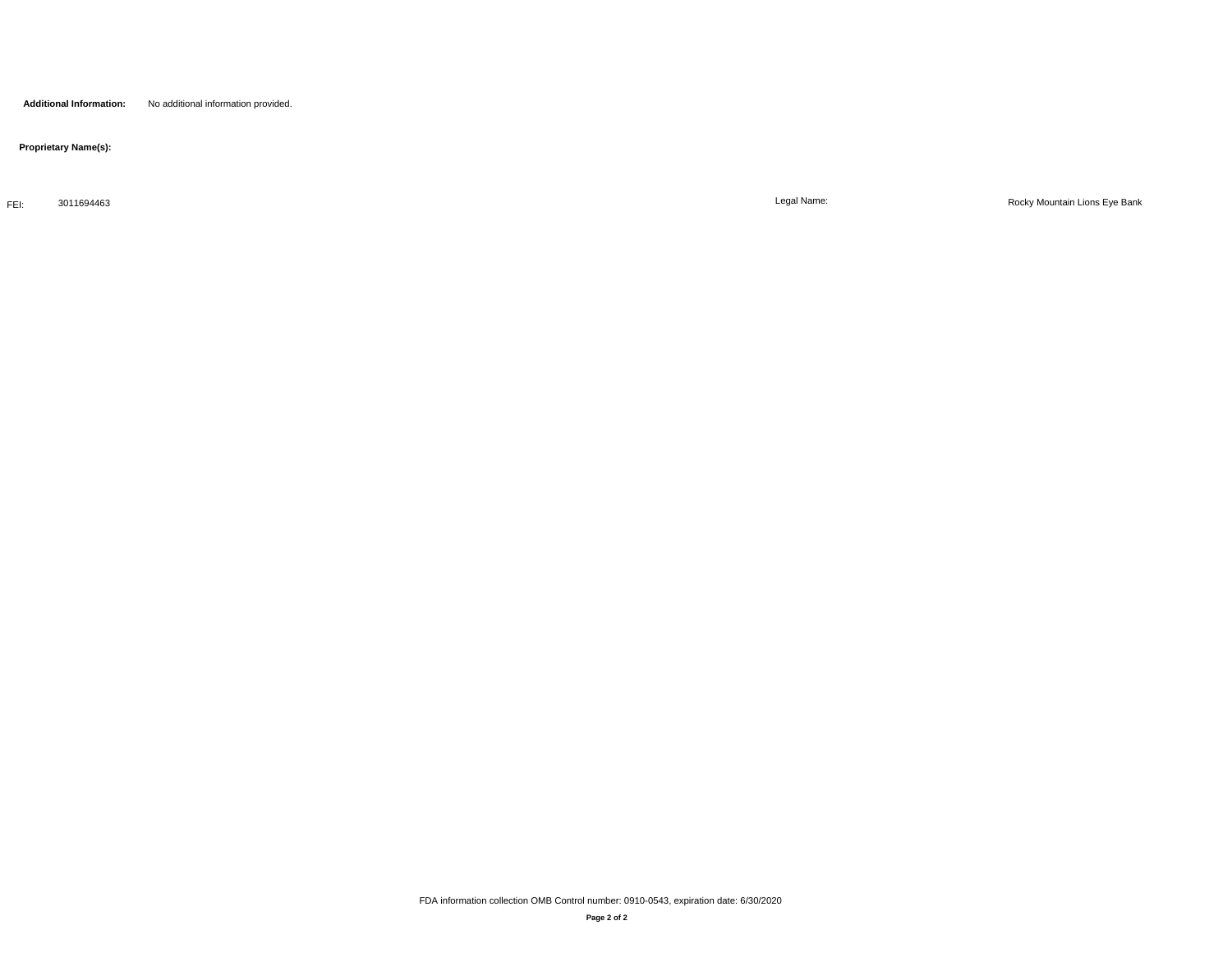Rocky Mountan Lions Eye Bank

FDA intermation collection CMB Control nomber 0910-0543, aspiration data: 0.030/2020<br>Page 1 as

Legal Name

FEI. = 1000517456

| <b>Umbitcal Cord Tristue</b> | <b>Tooth Pub</b> | Testadar Tissue | Terakin | Skin, | Seman | <b>Scient</b> | Pantoneal Membrane | Penpheral Black Monoraciose Cells | Pericandium | Parathyroid | Pancrentic lisies Cells - autologous | <b>Ovarian Tissue</b> | <b>Oorthe</b> | Here T ssue | <b>International</b> | <b>HPC Cord Blood</b> | <b>HPC Aphanaus</b> | Heart Valve | <b>Fakes</b> | Embryo | <b>Dura Mater</b> | Comea          | Carbage | Cardiac Tissus - non-velved | Bons | <b>Blood Vessel</b> | Amhight Membrana | налы                         |                             | E12040<br>VSA<br><b>Phone</b><br>Aurora, Colorada 80045<br>TZGC-BAB-3937                                                                                                                                          | 1875 Aurora Court<br>Rochy Mountan Lond Eye Bank<br>Legal Name and Location:                                              | ESTABLISHMEHT REGISTRATION AND LISTING FOR HUILAN CELLS,<br>TISSUES, AND CELLULAR AND TISSUE-RASED PRODUCTS<br>DEPARTMENT OF HEALTH AND HUNAN SERVICES<br>FOOD AND DRUG ADMINISTRATION<br>DESCRIBED IN 21 CFR 1271.10<br>PUBLIC HEALTH SERVICE |
|------------------------------|------------------|-----------------|---------|-------|-------|---------------|--------------------|-----------------------------------|-------------|-------------|--------------------------------------|-----------------------|---------------|-------------|----------------------|-----------------------|---------------------|-------------|--------------|--------|-------------------|----------------|---------|-----------------------------|------|---------------------|------------------|------------------------------|-----------------------------|-------------------------------------------------------------------------------------------------------------------------------------------------------------------------------------------------------------------|---------------------------------------------------------------------------------------------------------------------------|------------------------------------------------------------------------------------------------------------------------------------------------------------------------------------------------------------------------------------------------|
|                              |                  |                 |         |       |       |               |                    |                                   |             |             |                                      |                       |               |             |                      |                       |                     |             |              |        |                   |                |         |                             |      |                     |                  | <b>Danar Type(s)</b>         |                             | ř                                                                                                                                                                                                                 |                                                                                                                           |                                                                                                                                                                                                                                                |
|                              |                  |                 |         |       |       | ×             |                    |                                   |             |             |                                      |                       |               |             |                      |                       |                     |             |              |        |                   | $\pmb{\times}$ |         |                             |      |                     |                  | Recover Screen               |                             |                                                                                                                                                                                                                   |                                                                                                                           |                                                                                                                                                                                                                                                |
|                              |                  |                 |         |       |       | ×             |                    |                                   |             |             |                                      |                       |               |             |                      |                       |                     |             |              |        |                   | ×              |         |                             |      |                     |                  | Donor Testing                |                             | Š<br>Aurora, Colorado 80045<br><b>Book of Connection</b><br>Phone: 720-848-3850                                                                                                                                   | Raporting Officiat:<br>1675 Auran Cout<br><b>Mail Stop F751</b><br>Edmund Jacobs,                                         | FED: 100617465                                                                                                                                                                                                                                 |
|                              |                  |                 |         |       |       | ×             |                    |                                   |             |             |                                      |                       |               |             |                      |                       |                     |             |              |        |                   | ×              |         |                             |      |                     |                  | <b>Mapps</b>                 |                             | Ţ                                                                                                                                                                                                                 | Extrutive Detector                                                                                                        |                                                                                                                                                                                                                                                |
|                              |                  |                 |         |       |       | ×             |                    |                                   |             |             |                                      |                       |               |             |                      |                       |                     |             |              |        |                   | κ              |         |                             |      |                     |                  | Process                      | Extendiological Protections |                                                                                                                                                                                                                   |                                                                                                                           | <b>Devices:</b><br>Druge:<br>Blood:                                                                                                                                                                                                            |
|                              |                  |                 |         |       |       | ×             |                    |                                   |             |             |                                      |                       |               |             |                      |                       |                     |             |              |        |                   | ×              |         |                             |      |                     |                  | <b>Store</b>                 |                             |                                                                                                                                                                                                                   |                                                                                                                           | <b>Other FDA Replatrations:</b>                                                                                                                                                                                                                |
|                              |                  |                 |         |       |       | ×<br>×        |                    |                                   |             |             |                                      |                       |               |             |                      |                       |                     |             |              |        |                   | ×<br>×         |         |                             |      |                     |                  | E<br><b>Cuthbute</b>         |                             |                                                                                                                                                                                                                   |                                                                                                                           |                                                                                                                                                                                                                                                |
|                              |                  |                 |         |       |       |               |                    |                                   |             |             |                                      |                       |               |             |                      |                       |                     |             |              |        |                   |                |         |                             |      |                     |                  | Discontinument<br>Della pf   |                             |                                                                                                                                                                                                                   |                                                                                                                           |                                                                                                                                                                                                                                                |
|                              |                  |                 |         |       |       |               |                    |                                   |             |             |                                      |                       |               |             |                      |                       |                     |             |              |        |                   |                |         |                             |      |                     |                  | <b>Date of</b><br>Resumption |                             |                                                                                                                                                                                                                   | Panni Manutatisting Eskisfahment FEI No.:<br>Teting For Micro-Organisme Only:<br><b>Satellite Recovery Establishment:</b> | Last Arruel Registration Year 2019<br><b>Reason For Lati Submission.</b><br>Summary Report Print Date 12/18/2018<br>Last Republicion Recardo Date 12/11/2016                                                                                   |
|                              |                  |                 |         |       |       |               |                    |                                   |             |             |                                      |                       |               |             |                      |                       |                     |             |              |        |                   |                |         |                             |      |                     |                  | Propriatary Name a)          |                             | Nole FDA ecceptures of an estatealement ingistation and NCT(P fairs) costs not<br>the second material control is a subsidiary metal to complete the approach of the second second<br>1271-27(b)).<br>1271-27(b)). | š<br>š<br>55745001                                                                                                        | Annual Registration/Lisking                                                                                                                                                                                                                    |

 $\frac{a}{n}$ 

ù,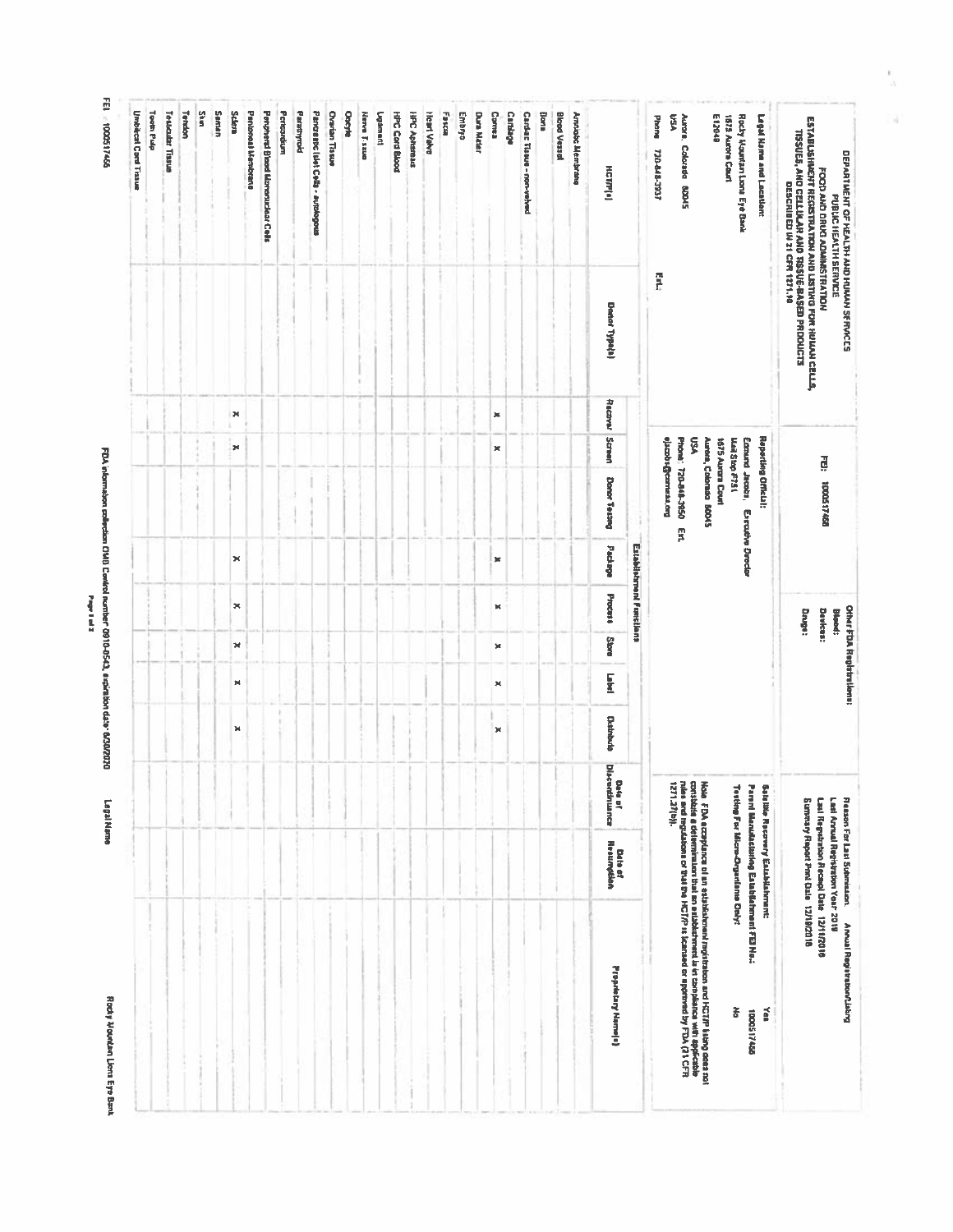$\bar{b}$ 

 $\overline{\phantom{a}}$ 

Proprietary Name(s):

**FEI 100517466** 

FDA intermation collection OHB Control number 09 10-0543 a ripiraton data 650/2020 Legal Name: Paperade

Rocky Mountain Lions Eye Bank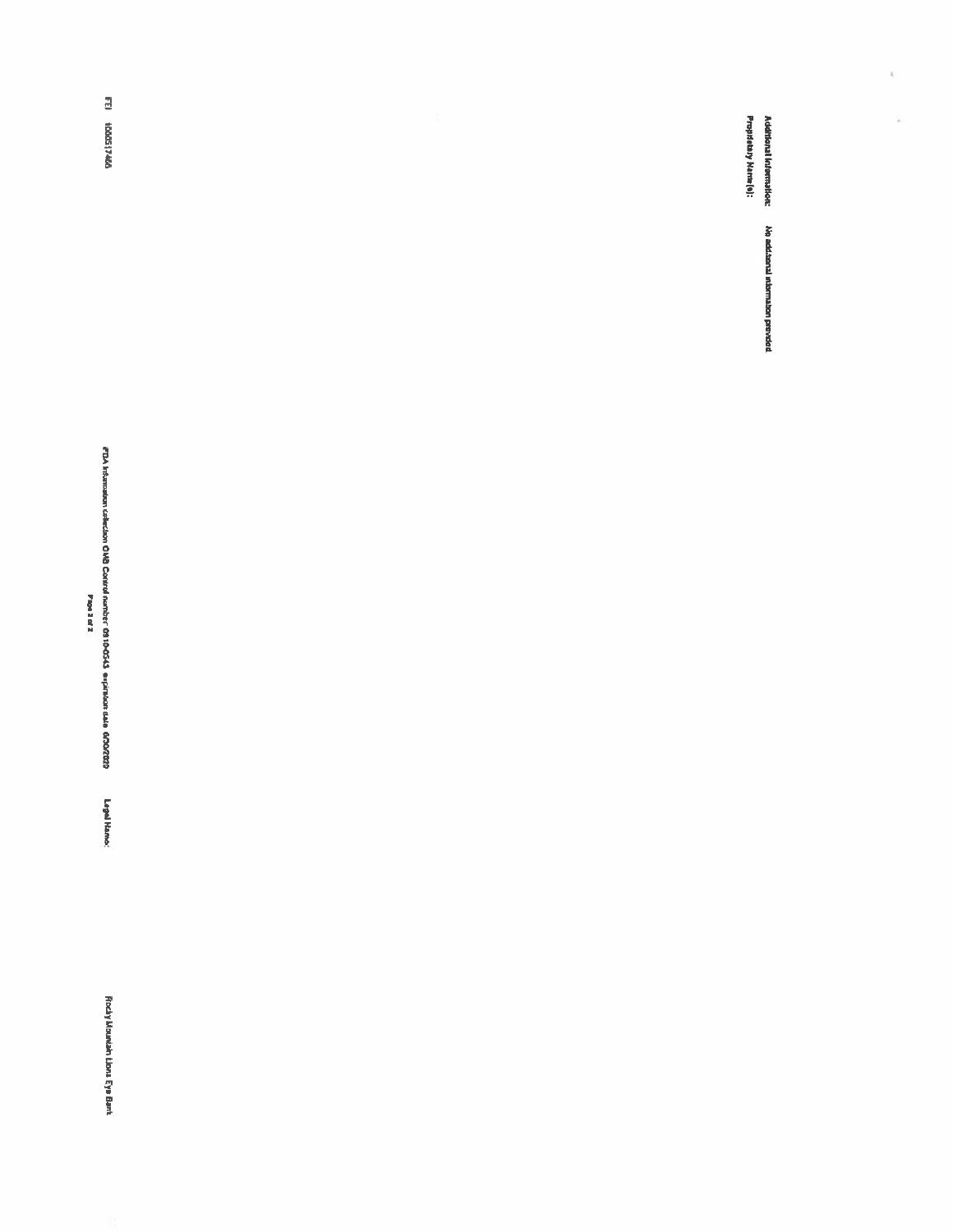Rocky Mountain Lions Eye Bank

FDA intermation collection OMB Control number: 0910-0543 expression data' 6/30/2023 Page 1 of 2

Logal Name

FEI., 3011694403

| <b>Umblicat Cord Trause</b> | Tooth Pulp | Testicular Trisum | Tendon | units<br>Si | <b>Seman</b> | <b>Sdan</b> | Perinmed Membrane | Periptreral Blood Morcorucbusr Cella | Pencardium | Paradhroid | Pancraskic lakt Colls - autologous | Durian fission | Docyle | <b>Nerve Tilsue</b> | Ligencod | HPC Card Blood | <b>HPC Apharess</b> | Heart Valve | Fascia | Embrya | Dura Matar | Comas | Cartillage | Cardac Tissue - non-valved | Bons | Black Vessal | Ammond Membrana | <b>HETRIAL</b><br><b>Donor Type(4)</b> |                                | <b>PYONS</b><br>720-848-3945<br>四路 | Ş٦<br>Auctai<br>Cricrada 80010                                                                                                                                                                 |                                             | 15201 East Monorell Place Suse C. | Rocky Mountant Lions Eye Bank<br>Legal Name and Lacation:                                        |     | ESTABLISHAIENT REGISTRATION AND LISTING FOR HULLAN CELLS,<br>1185165, ANO CELLULAR AND 1155UE-BASED PROQUOTS<br>1185165, ANO CELLULAR AND 1155UE-BASED PROQUOTS | FOOD AND DRUG ADMINISTRATION            |
|-----------------------------|------------|-------------------|--------|-------------|--------------|-------------|-------------------|--------------------------------------|------------|------------|------------------------------------|----------------|--------|---------------------|----------|----------------|---------------------|-------------|--------|--------|------------|-------|------------|----------------------------|------|--------------|-----------------|----------------------------------------|--------------------------------|------------------------------------|------------------------------------------------------------------------------------------------------------------------------------------------------------------------------------------------|---------------------------------------------|-----------------------------------|--------------------------------------------------------------------------------------------------|-----|-----------------------------------------------------------------------------------------------------------------------------------------------------------------|-----------------------------------------|
|                             |            |                   |        |             |              |             |                   |                                      |            |            |                                    |                |        |                     |          |                |                     |             |        |        |            |       |            |                            |      |              |                 |                                        |                                |                                    |                                                                                                                                                                                                |                                             |                                   |                                                                                                  |     |                                                                                                                                                                 |                                         |
|                             |            |                   |        |             |              |             |                   |                                      |            |            |                                    |                |        |                     |          |                |                     |             |        |        |            |       |            |                            |      |              |                 | Racover                                |                                |                                    |                                                                                                                                                                                                | VSN                                         |                                   |                                                                                                  |     |                                                                                                                                                                 |                                         |
|                             |            |                   |        |             |              |             |                   |                                      |            |            |                                    |                |        |                     |          |                |                     |             |        |        |            |       |            |                            |      |              |                 | <b>Sasen</b>                           |                                |                                    | Phone 770-048-3850<br><b>Ao resusoBracele</b>                                                                                                                                                  | Aurera, Colorado 80045<br>1875 Aunora Court | <b>Jiai Siop F751</b>             | Edmond Jacoba, Executive Director<br><b>Reporting Official:</b>                                  |     |                                                                                                                                                                 | FEE: 301189445                          |
|                             |            |                   |        |             |              |             |                   |                                      |            |            |                                    |                |        |                     |          |                |                     |             |        |        |            |       |            |                            |      |              |                 | <b>Donor Tasking</b>                   |                                |                                    | ቜ                                                                                                                                                                                              |                                             |                                   |                                                                                                  |     |                                                                                                                                                                 |                                         |
|                             |            |                   |        |             |              |             |                   |                                      |            |            |                                    |                |        |                     |          |                |                     |             |        |        |            |       |            |                            |      |              |                 | adapted                                | <b>Establishment Functions</b> |                                    |                                                                                                                                                                                                |                                             |                                   |                                                                                                  |     |                                                                                                                                                                 |                                         |
|                             |            |                   |        |             |              | ×           |                   |                                      |            |            |                                    |                |        |                     |          |                |                     |             |        |        |            | ×     |            |                            |      |              |                 | <b>Process</b>                         |                                |                                    |                                                                                                                                                                                                |                                             |                                   |                                                                                                  |     | Druget:                                                                                                                                                         | Devices:                                |
|                             |            |                   |        |             |              |             |                   |                                      |            |            |                                    |                |        |                     |          |                |                     |             |        |        |            |       |            |                            |      |              |                 | <b>Slare</b>                           |                                |                                    |                                                                                                                                                                                                |                                             |                                   |                                                                                                  |     |                                                                                                                                                                 |                                         |
|                             |            |                   |        |             |              | ×           |                   |                                      |            |            |                                    |                |        |                     |          |                |                     |             |        |        |            | ×     |            |                            |      |              |                 | E                                      |                                |                                    |                                                                                                                                                                                                |                                             |                                   |                                                                                                  |     |                                                                                                                                                                 |                                         |
|                             |            |                   |        |             |              |             |                   |                                      |            |            |                                    |                |        |                     |          |                |                     |             |        |        |            |       |            |                            |      |              |                 | <b>Buchdood</b>                        |                                |                                    |                                                                                                                                                                                                |                                             |                                   |                                                                                                  |     |                                                                                                                                                                 |                                         |
|                             |            |                   |        |             |              |             |                   |                                      |            |            |                                    |                |        |                     |          |                |                     |             |        |        |            |       |            |                            |      |              |                 | Data of<br>Oktorišnica                 |                                |                                    |                                                                                                                                                                                                |                                             |                                   |                                                                                                  |     |                                                                                                                                                                 |                                         |
|                             |            |                   |        |             |              |             |                   |                                      |            |            |                                    |                |        |                     |          |                |                     |             |        |        |            |       |            |                            |      |              |                 | <b>Data of</b><br>Resumption           |                                |                                    |                                                                                                                                                                                                |                                             |                                   | SaleRite Recovery Establistment:                                                                 |     | Summary Report Post Dale: 12/19/2018                                                                                                                            | Last Reparation Receipt Date 12/11/2018 |
|                             |            |                   |        |             |              |             |                   |                                      |            |            |                                    |                |        |                     |          |                |                     |             |        |        |            |       |            |                            |      |              |                 | Proprietary Nemețej                    |                                |                                    | Note, FDA acceptance of an establishment mystestem and HCTP kiarg does not<br>community a determination that are establishment is to complainte with spiceable<br>1271:27(b)),<br>1271:27(b)), |                                             | Š                                 | Parent Monuhectoring Existelianment FEI No.:<br>Testing For Altero-Organisms Only:<br>1000317466 | kes |                                                                                                                                                                 |                                         |

 $\eta$ 

 $\frac{1}{2}$ 

Cohar FDA Registrations:<br>Biaod:<br>Devices: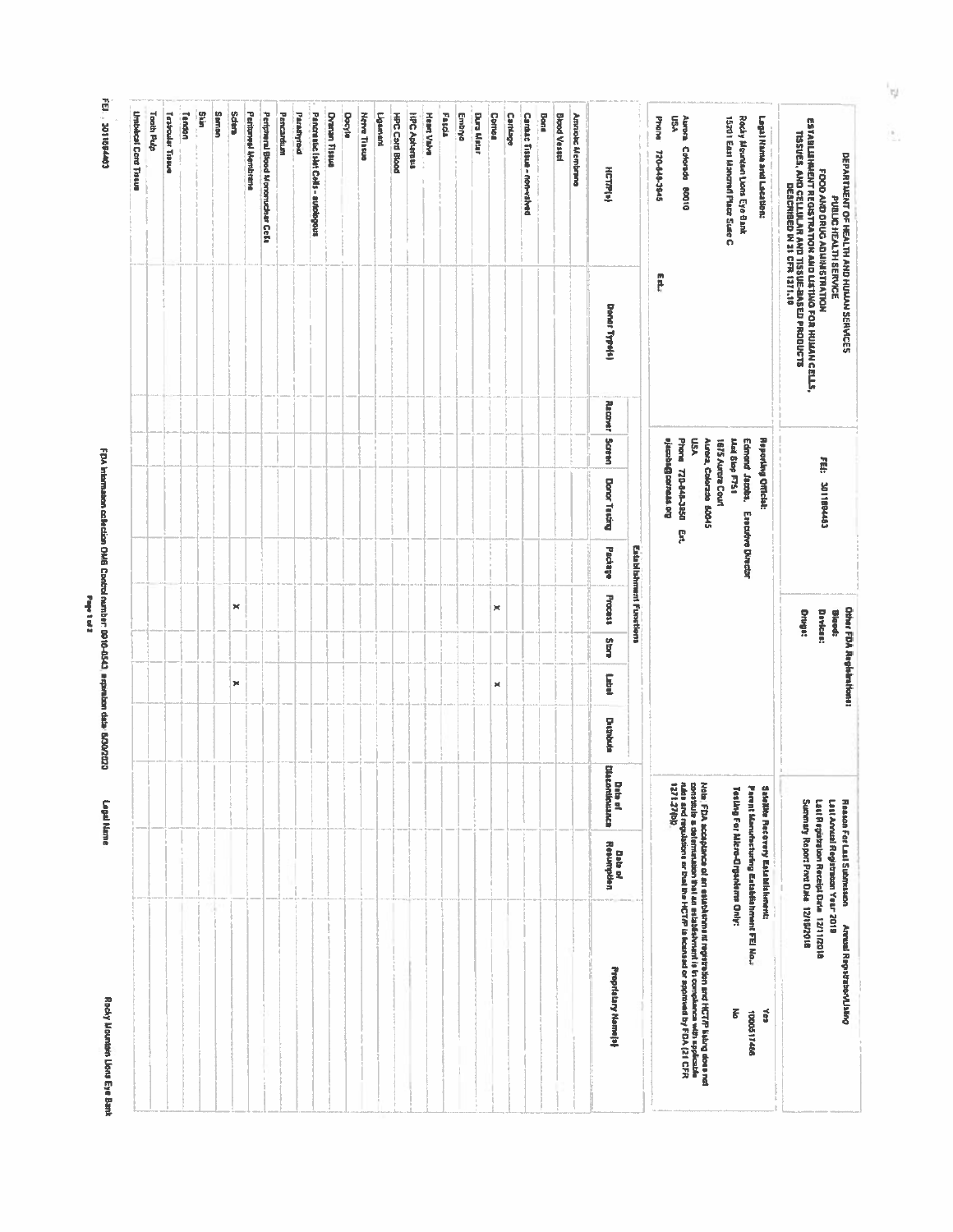Rocky Mountain Llons Eys Bank

Legal Name:

FDA Internation collection CMG Control number PS19-5543, expiration date 65002020<br>Page 3 of 2

FEI 3011884463

Additional Information:<br>Propriatary Name(e): Na additional information provided.  $\frac{1}{2}$ 

Á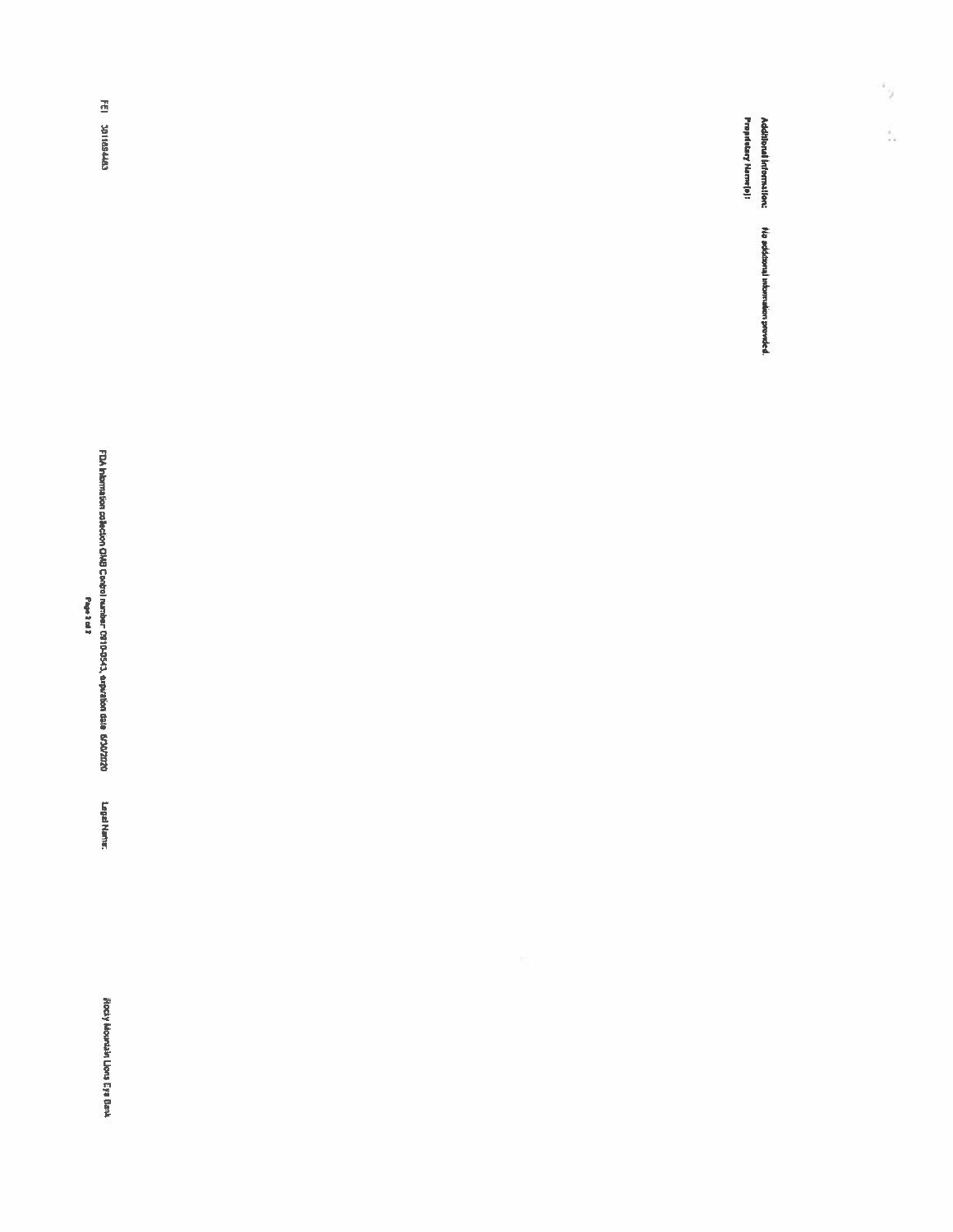| DEPARTMENT OF HEALTH AND HUMAN SERVICES                                                                                                                                                                                                |                                        | 1. REGISTRATION NUMBER<br>(FDA Etabishment Identifici) |         |        |      | <b>2.REA</b>                           | SON FOR SUBMISSION                       | <b>See Instructions for OMB Statement.</b> |                                                                 |                   |                                                            |                                        |                                                   | FORM APPROVED OMB No.0910-0543. Expiration Date: 6/30/2020<br>VALIDATION-FOR FDA USE ONLY |
|----------------------------------------------------------------------------------------------------------------------------------------------------------------------------------------------------------------------------------------|----------------------------------------|--------------------------------------------------------|---------|--------|------|----------------------------------------|------------------------------------------|--------------------------------------------|-----------------------------------------------------------------|-------------------|------------------------------------------------------------|----------------------------------------|---------------------------------------------------|-------------------------------------------------------------------------------------------|
| PUBLIC HERVITH SERVICE<br>ESTABLISHMENT REGISTRATION AND LISTING FOR HUMAN CELLS, TISSUES,<br>AND CELLULAR AND TISSUE-BASED PRODUCTS (HCT/Ps)<br>AND CELLULAR AND TISSUE-BASED PRODUCTS (HCT/Ps)<br>See reverse side for instructions) |                                        | FEI: 1000517466                                        |         |        |      | $\ddot{\bullet}$<br>à.<br>p<br>p.<br>× | CHANGE IN INFORMATION<br><b>INACTIVE</b> |                                            | ANNUAL REGISTRATION / LISTING<br>INITIAL REGISTRATION / LISTING |                   |                                                            |                                        | PRINTED BY FDA:27-JAN-2018                        | VALIDATED BY FDA.15-NOV-2017<br>DISTRICT: Denver                                          |
| PARTI - ESTABLISHMENT INFORMATION                                                                                                                                                                                                      |                                        | PART II - PRODUCT INFORMATION                          |         |        |      |                                        |                                          |                                            |                                                                 |                   |                                                            |                                        |                                                   |                                                                                           |
| ۳<br>OTHER FDA REGISTRATIONS                                                                                                                                                                                                           |                                        | 10. ESTABLISHMENT FUNCTIONS AND TYPES OF HCT / Ps      |         |        |      |                                        |                                          |                                            |                                                                 |                   | <b>CFRIDED IN 21<br/>DESCRIBÉD IN 31<br/>CFRIDED IN 31</b> | <b>12' HCT/Ps</b>                      | 13' HC1/b <sup>e</sup>                            |                                                                                           |
| a. BLOOD FDA 2830<br>$\overline{6}$                                                                                                                                                                                                    |                                        |                                                        |         |        |      | Establishm                             | ant Functions                            |                                            |                                                                 |                   |                                                            |                                        |                                                   | <b>14. PROPRIETARY<br/>MAME[S]</b>                                                        |
| b. DEVICES FDA 2891<br>š                                                                                                                                                                                                               |                                        | Types of HCT/Ps                                        | Recover | Screen | lest | Package                                | Process                                  | <b>Store</b>                               | E                                                               | <b>Distribute</b> |                                                            | <b>NEDICAL DEVICES</b><br>REGULATED AS | BIOFOCICYF DIARCE<br>DIARCE DIA<br>NECRITY LED YS |                                                                                           |
| P<br>DRUG FDA 2656<br>$\overline{6}$                                                                                                                                                                                                   |                                        |                                                        |         |        |      |                                        |                                          |                                            |                                                                 |                   |                                                            |                                        |                                                   |                                                                                           |
| 4. PHYSICAL LOCATION (Include legal name, number and street, city, state, country, and<br>post office code)                                                                                                                            | a. Bane                                |                                                        |         |        |      |                                        |                                          |                                            |                                                                 |                   |                                                            |                                        |                                                   |                                                                                           |
| Rocky Mountain Lions Eye Bank                                                                                                                                                                                                          | b. Cartilage                           |                                                        |         |        |      |                                        |                                          |                                            |                                                                 |                   |                                                            |                                        |                                                   |                                                                                           |
| 1675 Aurora Court                                                                                                                                                                                                                      | c. Cornea                              |                                                        | ×       | ×      |      | ×                                      | ×                                        | ×                                          | ×                                                               | ×                 | ×                                                          |                                        |                                                   |                                                                                           |
| Aurora, Colorado<br>E12049<br>St008                                                                                                                                                                                                    | d. Dura Mater                          |                                                        |         |        |      |                                        |                                          |                                            |                                                                 |                   |                                                            |                                        |                                                   |                                                                                           |
| a. PHONE<br>720-848-3937<br>ΣÃ                                                                                                                                                                                                         | e, Embryo                              | Directed<br>띀<br>Anomymous                             |         |        |      |                                        |                                          |                                            |                                                                 |                   |                                                            |                                        |                                                   |                                                                                           |
| ø<br>SATELLITE RECOVERY ESTABLISHMENT<br>(MANUFACTURING ESTABLISHMENT FEI NO.<br>TESTING FOR MICRO-ORGANISMS ONLY                                                                                                                      | f Fascia                               |                                                        |         |        |      |                                        |                                          |                                            |                                                                 |                   |                                                            |                                        |                                                   |                                                                                           |
| 5. ENTER CORRECTIONS TO ITEM 4<br>p.                                                                                                                                                                                                   | g. Heart Valve                         |                                                        |         |        |      |                                        |                                          |                                            |                                                                 |                   |                                                            |                                        |                                                   |                                                                                           |
|                                                                                                                                                                                                                                        | h. Ugament                             |                                                        |         |        |      |                                        |                                          |                                            |                                                                 |                   |                                                            |                                        |                                                   |                                                                                           |
| 6. MAILING ADDRESS OF REPORTING OFFICIAL (Include institution name if applicable,<br>number and street, city state, country, and post office code)                                                                                     | I, Oocyte                              | g<br>T<br>Anomymous<br>Directed                        |         |        |      |                                        |                                          |                                            |                                                                 |                   |                                                            |                                        |                                                   |                                                                                           |
| Rocky Mountain Lions Eye Bank                                                                                                                                                                                                          | ). Perkardium                          |                                                        |         |        |      |                                        |                                          |                                            |                                                                 |                   |                                                            |                                        |                                                   |                                                                                           |
| Mail Stop F751<br>1675 Aurora Court<br>Attn: Jaime Wasniewski                                                                                                                                                                          | k. Peripheral<br><b>Blood Stem</b>     | Family Related<br>Autopolous<br><b>Allogeneic</b>      |         |        |      |                                        |                                          |                                            |                                                                 |                   |                                                            |                                        |                                                   |                                                                                           |
| Aurora, Colorado 80045                                                                                                                                                                                                                 | L Sclera                               |                                                        | ×       | ×      |      | ×                                      | ×                                        | ×                                          | ×                                                               | ×                 | и                                                          |                                        |                                                   |                                                                                           |
| EXT                                                                                                                                                                                                                                    | m. Semen                               | g<br>Directed                                          |         |        |      |                                        |                                          |                                            |                                                                 |                   |                                                            |                                        |                                                   |                                                                                           |
| a PHONE 720-848-3934<br>7. ENTER CORRECTIONS TO ITEM 6<br><b>b.PHONE</b>                                                                                                                                                               | n. Skin                                | Алопутоца                                              |         |        |      |                                        |                                          |                                            |                                                                 |                   |                                                            |                                        |                                                   |                                                                                           |
|                                                                                                                                                                                                                                        | c. Somatic Cell<br>Products<br>Therapy | Autologous<br>  Family Related<br>  Allogeneic         |         |        |      |                                        |                                          |                                            |                                                                 |                   |                                                            |                                        |                                                   |                                                                                           |
| 8. U.S. AGENT                                                                                                                                                                                                                          | p. Tendon                              |                                                        |         |        |      |                                        |                                          |                                            |                                                                 |                   |                                                            |                                        |                                                   |                                                                                           |
|                                                                                                                                                                                                                                        | q. Umbilical<br><b>Cord Blood</b>      | Autologous<br>Family Related<br><b>Allogeneic</b>      |         |        |      |                                        |                                          |                                            |                                                                 |                   |                                                            |                                        |                                                   |                                                                                           |
| a. E-MAIL                                                                                                                                                                                                                              | r. Vascular Graft                      |                                                        |         |        |      |                                        |                                          |                                            |                                                                 |                   |                                                            |                                        |                                                   |                                                                                           |
| <b>P. REPORTING OFFICIAL'S SIGNATURE</b>                                                                                                                                                                                               | ë                                      |                                                        |         |        |      |                                        |                                          |                                            |                                                                 |                   |                                                            |                                        |                                                   |                                                                                           |
| anne<br>asmitu2n                                                                                                                                                                                                                       | ۳                                      |                                                        |         |        |      |                                        |                                          |                                            |                                                                 |                   |                                                            |                                        |                                                   |                                                                                           |
| à.<br>ë<br>E-MAIL JWASDICWSki@corneas.org<br>TYPED NAME Jaime Wasniewski                                                                                                                                                               | F                                      |                                                        |         |        |      |                                        |                                          |                                            |                                                                 |                   |                                                            |                                        |                                                   |                                                                                           |
| $\boldsymbol{\Omega}$<br><b>TITLE</b><br>Quality Assurance Manager<br>4. DATE 16-NOV-2017                                                                                                                                              | ×                                      |                                                        |         |        |      |                                        |                                          |                                            |                                                                 |                   |                                                            |                                        |                                                   |                                                                                           |
|                                                                                                                                                                                                                                        |                                        |                                                        |         |        |      |                                        |                                          |                                            |                                                                 |                   |                                                            |                                        |                                                   |                                                                                           |

FORM FDA - 3356 (7/17)